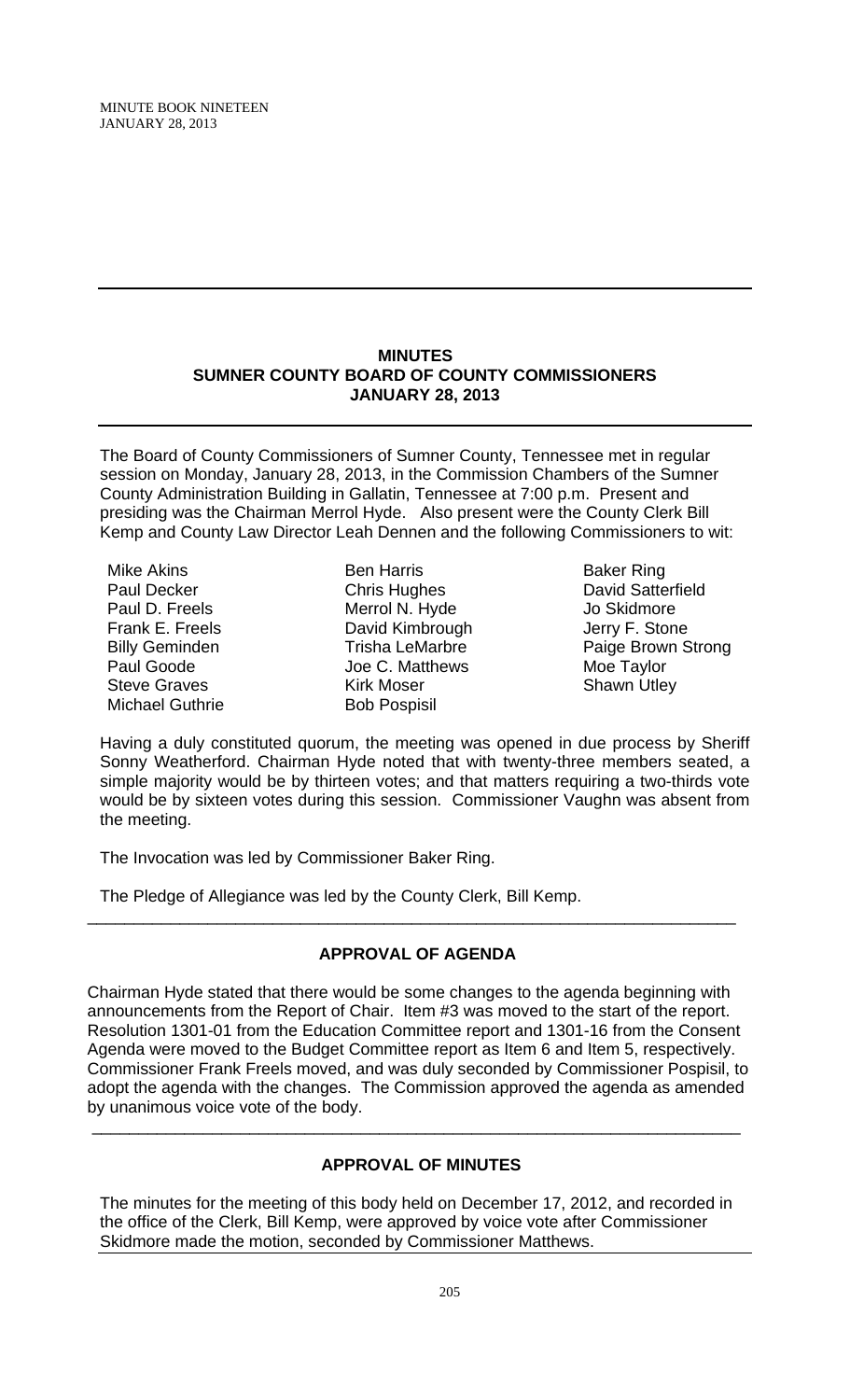### **RECOGNITION OF THE PUBLIC**

 Chairman Hyde opened the floor to allow the public to speak concerning any matter on the agenda. With no one wishing to speak, recognition of the public was closed.

### **CONSENT AGENDA**

\_\_\_\_\_\_\_\_\_\_\_\_\_\_\_\_\_\_\_\_\_\_\_\_\_\_\_\_\_\_\_\_\_\_\_\_\_\_\_\_\_\_\_\_\_\_\_\_\_\_\_\_\_\_\_\_\_\_\_\_\_\_\_\_\_\_\_\_\_

Commissioner Graves moved, seconded by Commissioner Akins, to approve the following items on the Consent Agenda:

#### **1301-13 A RESOLUTION APPROPRIATING \$2,000.00 TO THE BUDGET FOR PAUPER BURIALS AS SHOWN ON THE ATTACHED SCHEDULE**

**BE IT RESOLVED** by the Sumner County Board of County Commissioners meeting in regular session on this the  $28<sup>th</sup>$  day of January, 2013, that this body does hereby appropriate \$2,000.00 to the budget for Pauper Burials from the unassigned fund balance as shown on the attachment herewith.

\_\_\_\_\_\_\_\_\_\_\_\_\_\_\_\_\_\_\_\_\_\_\_\_\_\_\_\_\_\_\_\_\_\_\_\_\_\_\_\_\_\_\_\_\_\_\_\_\_\_\_\_\_\_\_\_\_\_\_\_\_\_\_\_\_\_

### **1301-14 RESOLUTION APPROPRIATING \$100.00 AS PASS-THROUGH FUNDS TO PORTLAND LIBRARY FROM DONATIONS FOR LIBRARY BOOKS**

 **BE IT RESOLVED** by the Sumner County Board of County Commissioners meeting in regular session on this the  $28<sup>th</sup>$  day of January, 2013, that this body hereby appropriates \$100.00 as pass-through funds to Portland Library from donations for library books as shown on the attachment herewith.

\_\_\_\_\_\_\_\_\_\_\_\_\_\_\_\_\_\_\_\_\_\_\_\_\_\_\_\_\_\_\_\_\_\_\_\_\_\_\_\_\_\_\_\_\_\_\_\_\_\_\_\_\_\_\_\_\_\_\_\_\_\_\_\_\_\_

#### **1301-15 A RESOLUTION APPROPRIATING \$17,500.00 FOR OUR PORTION OF FUNDING FOR THE STATE RENOVATIONS OF THE INTERSECTION OF TENNESSEE STATE ROUTE 52 AND TENNESSEE STATE ROUTE 41 (U.S. HIGHWAY 31-W)**

**BE IT RESOLVED** by the Sumner County Board of County Commissioners meeting in regular session on this the 28<sup>th</sup> day of January, 2013, that this body does hereby appropriate \$17,500.00 as our portion of funding for the State renovation of the intersection at Tennessee State Route 52 and Tennessee State Route 41, U.S. Highway 31-W as shown on the attachment herewith; and

**BE IT FURTHER RESOLVED** that the funding shall be appropriated from 2013-2014 fiscal year capital projects fund.

\_\_\_\_\_\_\_\_\_\_\_\_\_\_\_\_\_\_\_\_\_\_\_\_\_\_\_\_\_\_\_\_\_\_\_\_\_\_\_\_\_\_\_\_\_\_\_\_\_\_\_\_\_\_\_\_\_\_\_\_\_\_\_\_

### **1301-17 A RESOLUTION DECLARING VARIOUS ITEMS FROM THE REGISTER OF DEEDS AND FINANCE AS SURPLUS PROPERTY AND AUTHORIZING DISPOSAL OR SALE OF SAME PURSUANT TO EXISTING POLICIES AND PROCEDURES**

**BE IT RESOLVED** by the Sumner County Board of County Commissioners meeting in regular session on this the 28<sup>th</sup> day of January, 2013, that this body hereby declares various items from the offices of Register of Deeds and Finance as surplus as shown on the attachments; and

**BE IT FURTHER RESOLVED** that the disposal or sale of the same is authorized pursuant to existing policies and procedures.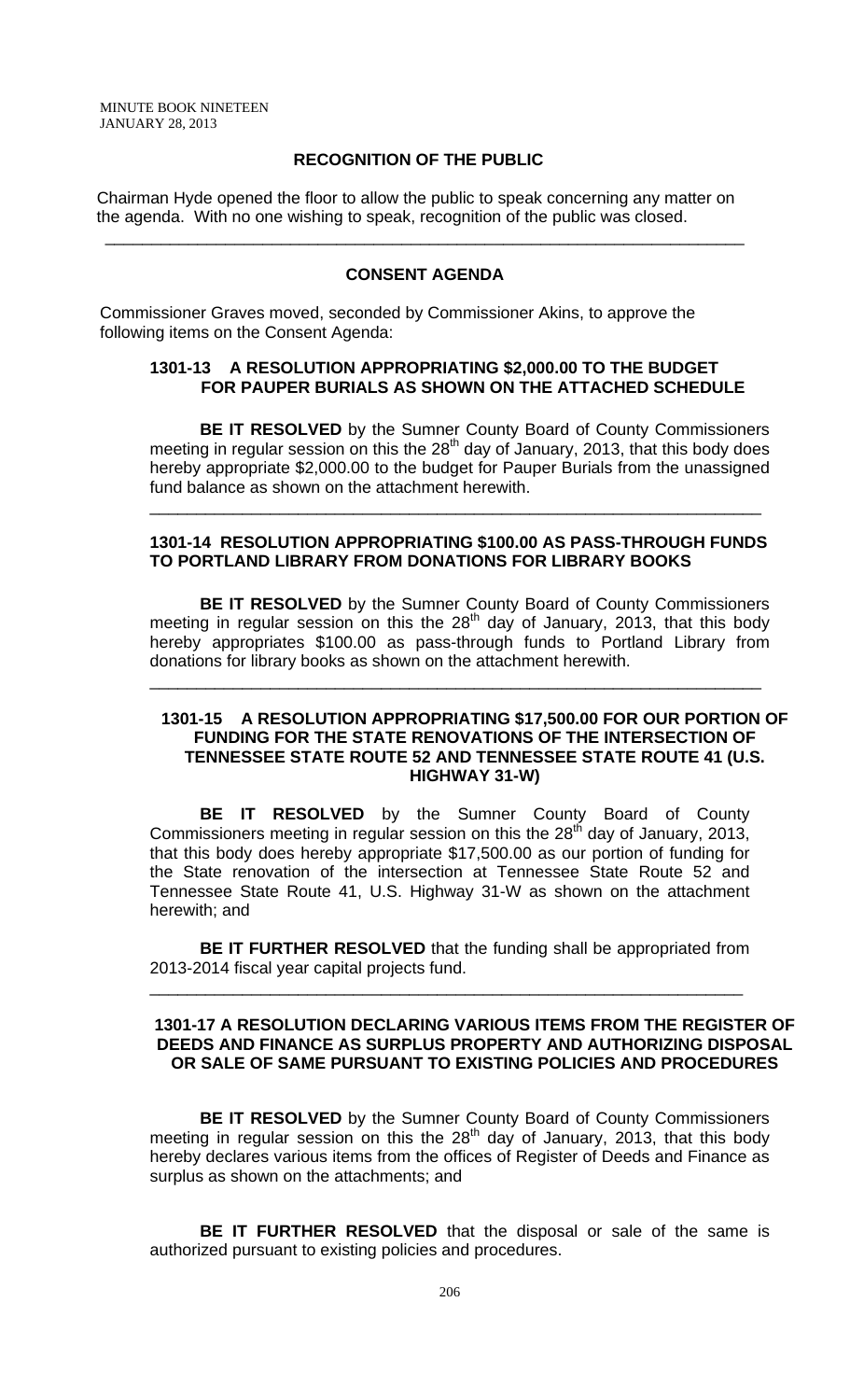**Tax Refunds** were as follows**:** 

|  | • George and Hazel Ballance | \$246.48 |
|--|-----------------------------|----------|
|--|-----------------------------|----------|

\_\_\_\_\_\_\_\_\_\_\_\_\_\_\_\_\_\_\_\_\_\_\_\_\_\_\_\_\_\_\_\_\_\_\_\_\_\_\_\_\_\_\_\_\_\_\_\_\_\_\_\_\_\_\_\_\_\_\_\_\_\_\_\_\_\_

- Nicole and Steven Catron and Alan Tyler \$128.00
- Michael Sean Kellogg and Lisa Songco Kellogg \$515.54

**\_\_\_\_\_\_\_\_\_\_\_\_\_\_\_\_\_\_\_\_\_\_\_\_\_\_\_\_\_\_\_\_\_\_\_\_\_\_\_\_\_\_\_\_\_\_\_\_\_\_\_\_\_\_\_\_\_\_\_\_\_\_\_\_** 

# **REPORT OF THE CHAIR**

Clerk Kemp introduced the following resolution:

# **A RESOLUTION HONORING THE MEMORY OF MR. WILLIAM "BUBBA" DUNN**

**WHEREAS**, Mr. William "Bubba" Dunn, a beloved husband, father, mentor, coach, friend and the community leader, passed suddenly away leaving an enormous void and a population of citizens who mourn the loss of a great man; and

**WHEREAS**, "Bubba" Dunn, will always be remembered as a kind, optimistic gentleman who wore a smile and positively impacted countless lives with his work in the community, not only as an assistant football coach and baseball coach at Gallatin High School but as a valued team member of the Sumner County Clerk's office; and

**WHEREAS**, "Bubba" Dunn, through his diligent service and loyal dedication to others, influenced the lives of numerous people and by his efforts made our county a more caring place to live; and

**WHEREAS,** "Bubba" Dunn was a dedicated family man, committed to the community, his job and his church, where he was active in numerous events and had a passion for working with children.

**NOW, THEREFORE, BE IT RESOLVED** by the Sumner County Board of County Commissioners meeting in regular session on this the  $28<sup>th</sup>$  day of January, 2013 that this body does hereby express its appreciation and gratitude for the many years of service and dedication of Mr. William "Bubba" Dunn and this body further expresses its sympathy to the family of Mr. Dunn for their great loss; and

**BE IT FURTHER RESOLVED** that this resolution shall be spread on the minutes of this body and the Clerk is to furnish a copy of this resolution to the family of Mr. William "Bubba" Dunn.

\_\_\_\_\_\_\_\_\_\_\_\_\_\_\_\_\_\_\_\_\_\_\_\_\_\_\_\_\_\_\_\_\_\_\_\_\_\_\_\_\_\_\_\_\_\_\_\_\_\_\_\_\_\_\_\_\_\_\_\_\_\_\_\_\_\_

Commissioner Moser moved for approval. Commissioner Matthews seconded the motion which carried unanimously by the body.

\_\_\_\_\_\_\_\_\_\_\_\_\_\_\_\_\_\_\_\_\_\_\_\_\_\_\_\_\_\_\_\_\_\_\_\_\_\_\_\_\_\_\_\_\_\_\_\_\_\_\_\_\_\_\_\_\_\_\_\_\_\_\_\_\_\_\_

Chairman Hyde recognized Commissioner Goode who introduced the students from George Whitten Elementary School who prepared a presentation to bring awareness and raise funds for iPads in the classroom. Fifth graders Colin Woods, Josephine Hozan, Lucy Sims and Taylor Howard spoke about their goal of having iPads for every student within five years.

\_\_\_\_\_\_\_\_\_\_\_\_\_\_\_\_\_\_\_\_\_\_\_\_\_\_\_\_\_\_\_\_\_\_\_\_\_\_\_\_\_\_\_\_\_\_\_\_\_\_\_\_\_\_\_\_\_\_\_\_\_\_\_\_\_\_\_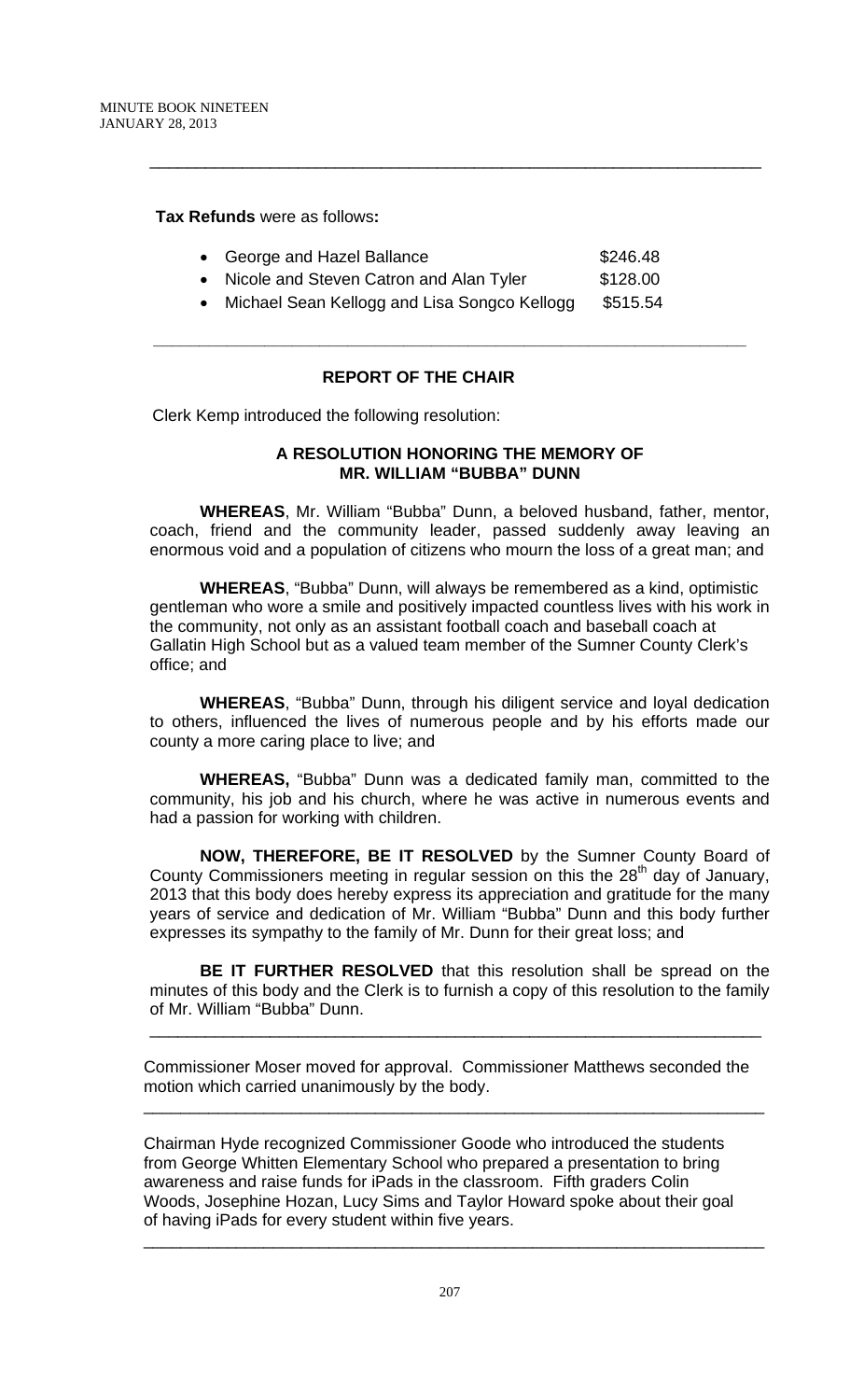Chairman Hyde appointed an Ad Hoc School Safety Committee to include the following members:

# **AD HOC COMMITTEE ON SCHOOL SAFETY AND IMPLEMENTATION**

\_\_\_\_\_\_\_\_\_\_\_\_\_\_\_\_\_\_\_\_\_\_\_\_\_\_\_\_\_\_\_\_\_\_\_\_\_\_\_\_\_\_\_\_\_\_\_\_\_\_\_\_\_\_\_\_\_\_\_\_\_\_\_\_\_\_

Sonny Weatherford, Co-Chair Sheriff of Sumner County

Mickey Miller, Chief Hendersonville Police Department

Ken Weidner, Director S. C. Emergency Management Agency

Richard Smith, Chief Portland Police Department

Dewayne Oldham Retired Westmoreland Principal

Ted Wise, Chairman Sumner County Board of Education

Danny Hurst, Deputy Sheriff Supervisor of School SRO Program

Mike Carter, Mayor Westmoreland City Hall

Ronnie Williams, Chief Millersville Police Department Jim Vaughn, Co-Chair County Commission Chairman of the Emergency Services Committee

Greg Freudenthal Communications Officer for the Hendersonville Police Department

Keith Douglas, Director Emergency Services of Sumner County

Mike Guthrie, County Commissioner SRO Officer for Gallatin High School

Patrick Brady, Chief White House Police Department

Don Bandy, Chief Gallatin Police Department

Joe Matthews, County Commissioner Deputy Sheriff

Gary Goodwin, Chief Goodlettsville Police Department

Chairman Hyde noted that the Veterans report had been distributed to commissioners.

# **REPORT FROM COUNTY OFFICIALS**

\_\_\_\_\_\_\_\_\_\_\_\_\_\_\_\_\_\_\_\_\_\_\_\_\_\_\_\_\_\_\_\_\_\_\_\_\_\_\_\_\_\_\_\_\_\_\_\_\_\_\_\_\_\_\_\_\_\_\_\_\_\_\_\_\_\_\_\_

\_\_\_\_\_\_\_\_\_\_\_\_\_\_\_\_\_\_\_\_\_\_\_\_\_\_\_\_\_\_\_\_\_\_\_\_\_\_\_\_\_\_\_\_\_\_\_\_\_\_\_\_\_\_\_\_\_\_\_\_\_\_\_\_\_\_\_\_

County Officials filed the following reports: County Investments, County General Fund, County Debt Service Fund, County Highway Fund, County Capital Outlay Fund, School General Purpose Fund, School Federal Projects Fund, School Food Service Fund, Employee Health Insurance Trust Fund, Employee Dental Insurance Trust Fund, Casualty Insurance Trust Fund, County Trustee Funds, Special Reports: County Dental Insurance Claim Payments, County Health Insurance Claim Payments, County Property Tax Collections, County EMS Billing/Collections/Balances, County Sales Tax Collections, County Wheel Tax Collections, County Tax Rates/Property Values and County School Loan Program Rates. Approval of the filing of these records does not certify to the accuracy of the documents.

Chairman Hyde introduced the following resolution: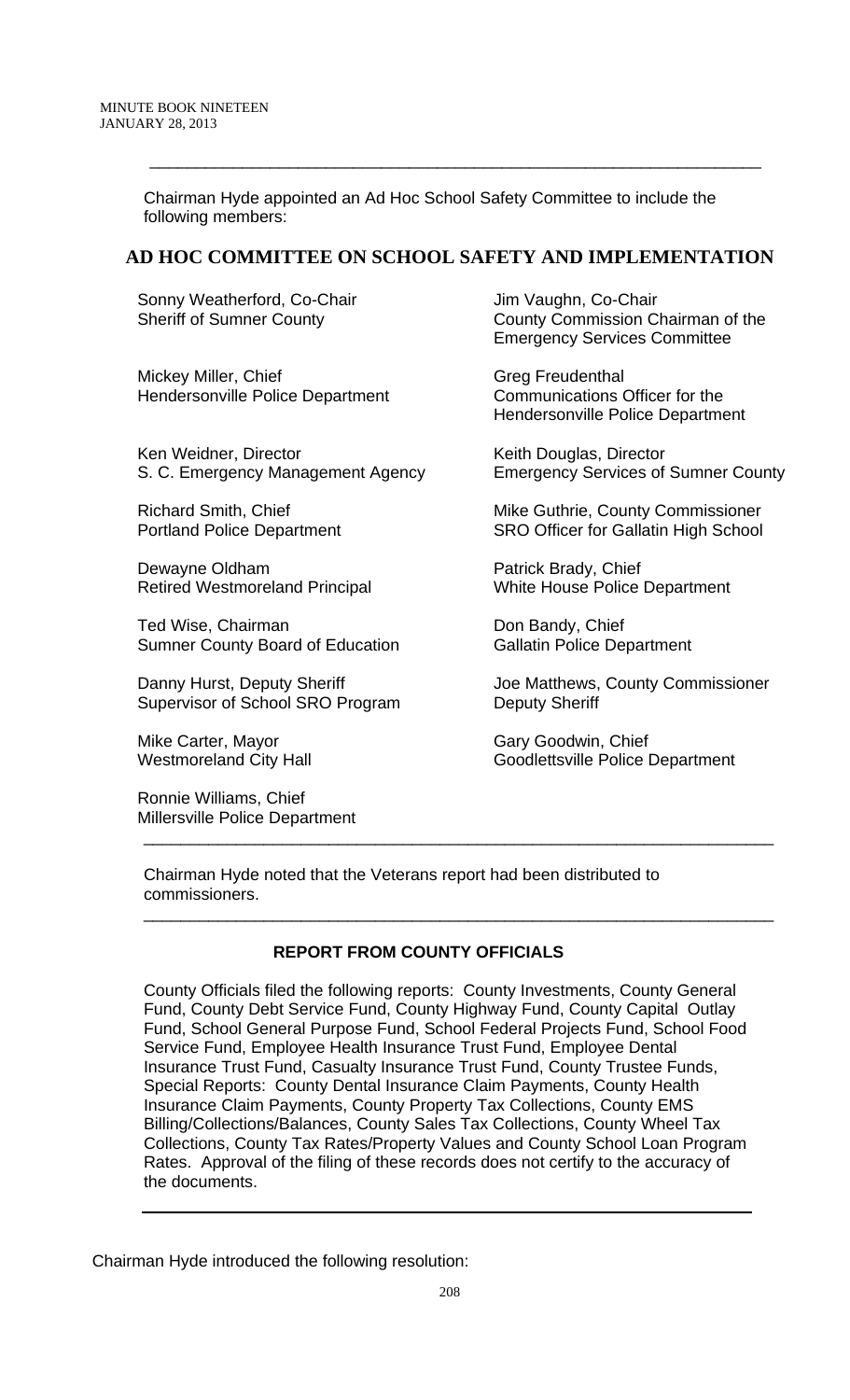#### **1301-NOT A RESOLUTION TO APPROVE AND ACCEPT APPLICATIONS FOR NOTARY PUBLIC POSITIONS AND PERSONAL SURETY GUARANTORS**

 **WHEREAS,** according to the law of the State of Tennessee, an individual must apply for the office of notary public in the county of residence, or of their principal place of business; and

 **WHEREAS**, state statute requires personal sureties making bonds for Notaries publics to be approved by the Sumner County Commission; and

 **WHEREAS,** said applicant must be approved by the County Commission assembled; and

 **WHEREAS,** Bill Kemp, Sumner County Clerk, has certified according to the records of his office that the persons named on the attached listing labeled "SUMNER COUNTY NOTARY PUBLIC APPLICATIONS and SURETY GUARANTORS" have duly applied for the positions so sought; and

### **BE IT FURTHER RESOLVED THAT THIS TAKE EFFECT FROM AND AFTER PASSAGE.**

# **Notaries to be elected**

 **–––––––––––––––––––––––––––––––––––––––––––––––––––––––––**

LORENE F ALLEN AMANDA MAYES MARK D BENTLE DENISE L MCCLINTOCK BRENDA R BREEDING GILBERTO A MORALES PAMELA L BRIZENDINE DAVID R MUELLER BLAIR ERWIN CARROLL LESLIE NORWOOD LESLIE CHEYNE LOUIS WOLIVER III JOE B COMBS PAM PICKARD MARGUERITE DALLAS RHONDA M POTTS ALYSON DAVIS KAYE RICE ROSLYN ELLIS MARIA A SAVAGE DANNETTE M EMERSON KELLY S SHATSWELL SHEILA D EWING-AGNEW MICHAEL SHEEN CHARLOTTE K FRANKLIN THOMAS SHIPLEY NICHOLE M. GOADE COURTNEY SILCOX RICHARD T GRAY VALERIE STEWART JAMIANN HANNAH ALBERT STRAWTHER JR WILLIAM CRAIG HAYES STEPHANY D SUTTON DAVID M HOHLFELD DONNA TREADWAY CHRISTY L JENNINGS ANDREW C TURNER JILL A JOHNSON CHAD WATERS HEATHER M JONES KIMBERLEY WHEELER L ANITA KIRBY JOHNNY E WILSON CURTIS M LINCOLN ANITA WOODALL DEBRA Y MAGGART VICKI D YORK LISA A MARTIN

CASEY BOONE JULIE ANN MCCUTCHEON SETH H CLARK KENDRA RUTH PENNINGTON PATRICIA A DUNIGAN L DARLENE ROBERTSON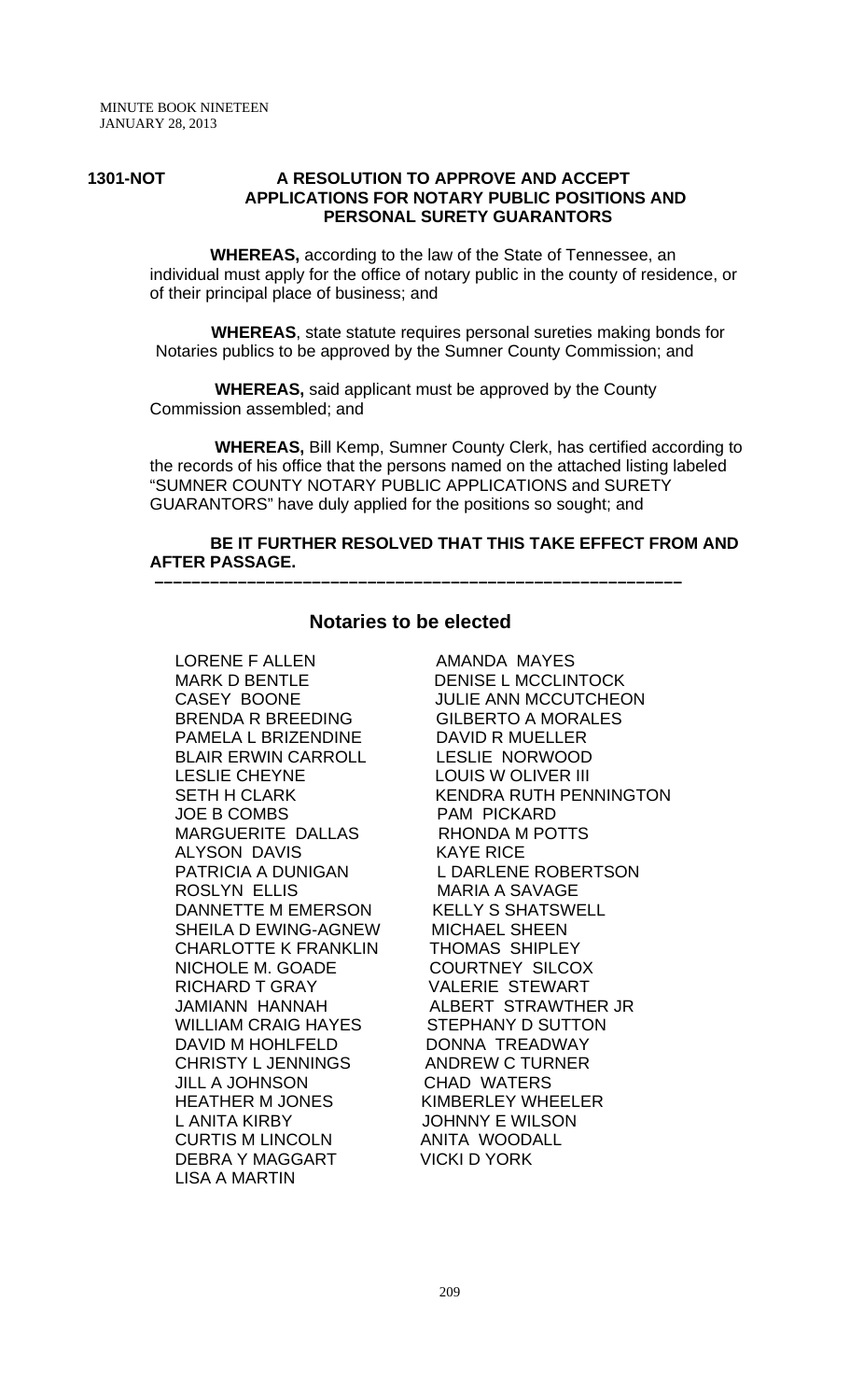Upon motion of Commissioner Akins, seconded by Commissioner Matthews, voting was recorded electronically in the following manner:

| <b>Akins</b>  | Y       | Taylor                                                              | A | Geminden      |          |
|---------------|---------|---------------------------------------------------------------------|---|---------------|----------|
| Utley         | Y       | Graves                                                              | Y | Satterfield   | Y        |
| F. Freels     | Y       | <b>Matthews</b>                                                     | Y | <b>Harris</b> | Y        |
| Ring          | Y       | <b>Brown</b>                                                        | Y | LeMarbre      | Y        |
| Moser         | Y       | Decker                                                              | Y | Hyde          | Y        |
| Hughes        | Y       | Kimbrough                                                           | Y | Goode         | Y        |
| Skidmore      | Y       | P. Freels                                                           | Y | <b>Stone</b>  | A        |
| Guthrie       | Y       | Pospisil                                                            | Y |               |          |
| <b>NOTARY</b> | Yes: 21 | No: 0                                                               |   | Abs: $2$      | 07:25 PM |
|               |         | Chairman Hyde declared the election of Notaries Public by the body. |   |               |          |

Chairman Hyde recognized Clerk Kemp who read correspondence from the family of former Commissioner Bill Craig thanking the Commission for their expression of sympathy during their time of loss.

\_\_\_\_\_\_\_\_\_\_\_\_\_\_\_\_\_\_\_\_\_\_\_\_\_\_\_\_\_\_\_\_\_\_\_\_\_\_\_\_\_\_\_\_\_\_\_\_\_\_\_\_\_\_\_\_\_\_\_\_\_\_\_\_\_\_\_\_\_

# **COMMITTEE ON COMMITTEES**

\_\_\_\_\_\_\_\_\_\_\_\_\_\_\_\_\_\_\_\_\_\_\_\_\_\_\_\_\_\_\_\_\_\_\_\_\_\_\_\_\_\_\_\_\_\_\_\_\_\_\_\_\_\_\_\_\_\_\_\_\_\_\_\_\_\_\_\_\_

Commissioner Stone brought forth a vacancy of a farmer on the Agricultural Extension Committee. He noted that Agricultural Extension Service Director Clint Parker recommended Kevin Brazel of 335 Keen Hollow Road in Westmoreland. Upon motion of Commissioner Stone, seconded by Commissioner Taylor, the Commission voted by unanimous voice vote to approve Mr. Brazel to a two-year term on the Agricultural Extension Committee.

Commissioner Stone brought forth Mr. Parker's recommendation of Steve Graves to be reappointed for second term. Upon motion of Commissioner Stone moved, seconded by Commissioner Harris, the Commission voted by unanimous voice vote to approve Commissioner Graves to a two-year term on the Agricultural Extension Committee

Commissioner Stone brought forth Mr. .Parker's recommendation of Vivian Reece to be reappointed for second term. Upon motion of Commissioner Stone, seconded by Commissioner Geminden, the Commission voted unanimously to approve Ms. Reece to a two-year term on the Agricultural Extension Committee

Commissioner Stone brought forth the recommendation of Kirk Moser to serve a three-year term on the Public Records Commission. Upon motion of Commissioner Stone, seconded by Commissioner Paul Freels, the Commission voted by unanimous voice vote to approve Commissioner Moser to a two-year term.

Commissioner Stone noted the following appointments for next month:

- Highway Committee- Citizen (freeholder) position presently held by Tom Neal
- Airport Authority- Airport Authority members (8) eight vacant and/or holdover positions as follows:

\*Jerry Kirby – resigned Nov. 2012 – term expires November 2013 - new appointee shall serve a term ending November 2013;

\*Sue McPherson – term expired November 2011 - new appointee shall serve a term ending November 2016;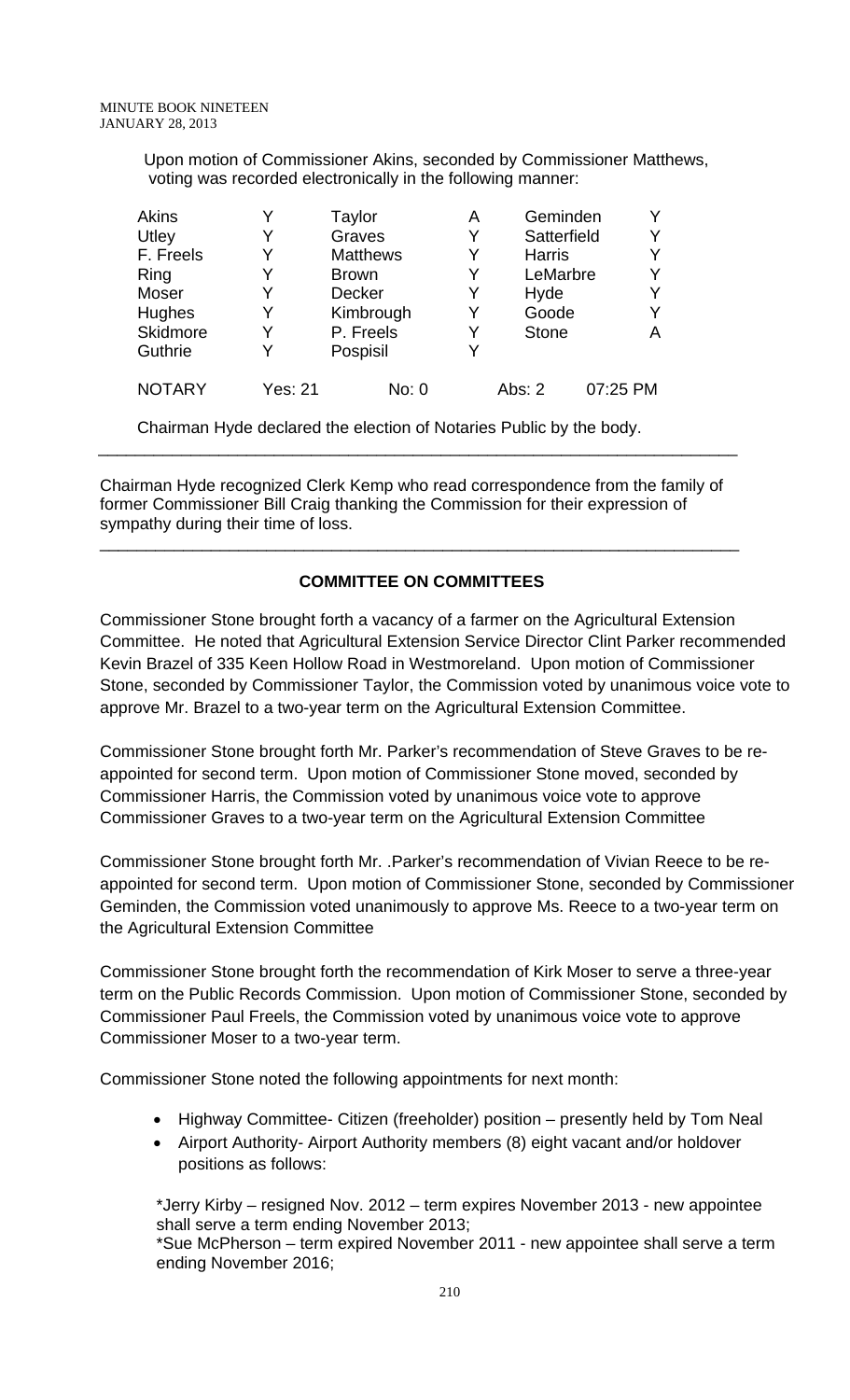MINUTE BOOK NINETEEN JANUARY 28, 2013

> \*Tom Graves – term expired July 2010 - new appointee shall serve a term ending July 2015;

> \*David Hunter – term expired July 2010 - new appointee shall serve a term ending July 2015;

\*Tim Adair – term expired July 2011 - new appointee shall serve a term ending July 2016;

\*David Blankenship – term expired July 2012 - new appointee shall serve a term ending July 2017;

\*Richard D. Coker – term expired November 2012 - new appointee shall serve a term ending November 2017;

\_\_\_\_\_\_\_\_\_\_\_\_\_\_\_\_\_\_\_\_\_\_\_\_\_\_\_\_\_\_\_\_\_\_\_\_\_\_\_\_\_\_\_\_\_\_\_\_\_\_\_\_\_\_\_\_\_\_\_\_\_\_\_\_\_\_\_\_\_\_\_\_\_\_\_

\*Kevin McCuthcheon – term expired November 2011 - new appointee shall serve a term ending November 2016.

### **EDUCATION COMMITTEE**

Commissioner Decker stated that Volunteer State Community College had agreed to take over the Adult Education program with the Commission matching a grant in the amount of \$40,000.00. He reported that security questions regarding the schools should be directed to the Emergency Services Committee.

 $\overline{\phantom{a}}$  , and the contribution of the contribution of the contribution of the contribution of the contribution of the contribution of the contribution of the contribution of the contribution of the contribution of the

### **HIGHWAY COMMISSION**

Commissioner Graves introduced the following resolution and moved for approval of the following resolution. Commissioner Ring seconded the motion.

### **1301-02 A RESOLUTION APPROVING THE ATTACHED EXHIBIT A AS THE OFFICIAL ROAD LIST OF SUMNER COUNTY**

**BE IT RESOLVED** by the Sumner County Board of County Commissioners meeting in regular session on this 28<sup>th</sup> day of January, 2013 that this body upon recommendation of the Road Superintendent and Road Committee hereby adopts and approves Exhibit A attached herewith as the official Road List of Sumner County; and

**BE IT FURTHER RESOLVED** that the County Clerk is directed to enter the attached official Road List in the official records of this body.

\_\_\_\_\_\_\_\_\_\_\_\_\_\_\_\_\_\_\_\_\_\_\_\_\_\_\_\_\_\_\_\_\_\_\_\_\_\_\_\_\_\_\_\_\_\_\_\_\_\_\_\_\_\_\_\_\_\_\_\_\_\_\_\_\_\_

The electronic vote was recorded in the following manner:

| <b>Akins</b><br>Utley<br>F. Freels<br><b>Brown</b><br><b>Decker</b><br>Kimbrough<br>P. Freels<br>Pospisil | Y<br>Y<br>Y<br>Y<br>Y | Taylor<br>Graves<br><b>Matthews</b><br>LeMarbre<br>Hyde<br>Goode<br><b>Stone</b> |       | Y<br>Y<br>Y<br>Y<br>Y<br>Y<br>Y | Geminden<br>Satterfield<br><b>Harris</b><br>Moser<br>Hughes<br><b>Skidmore</b><br>Guthrie |          |
|-----------------------------------------------------------------------------------------------------------|-----------------------|----------------------------------------------------------------------------------|-------|---------------------------------|-------------------------------------------------------------------------------------------|----------|
| 1301-02                                                                                                   | Yes: 22               |                                                                                  | No: 0 |                                 | Abs: 0                                                                                    | 07:30 PM |

Chairman Hyde declared the resolution approved by the body.

### **GENERAL OPERATIONS COMMITTEE**

**\_\_\_\_\_\_\_\_\_\_\_\_\_\_\_\_\_\_\_\_\_\_\_\_\_\_\_\_\_\_\_\_\_\_\_\_\_\_\_\_\_\_\_\_\_\_\_\_\_\_\_\_\_\_\_\_\_\_\_\_\_\_\_\_\_\_\_\_\_**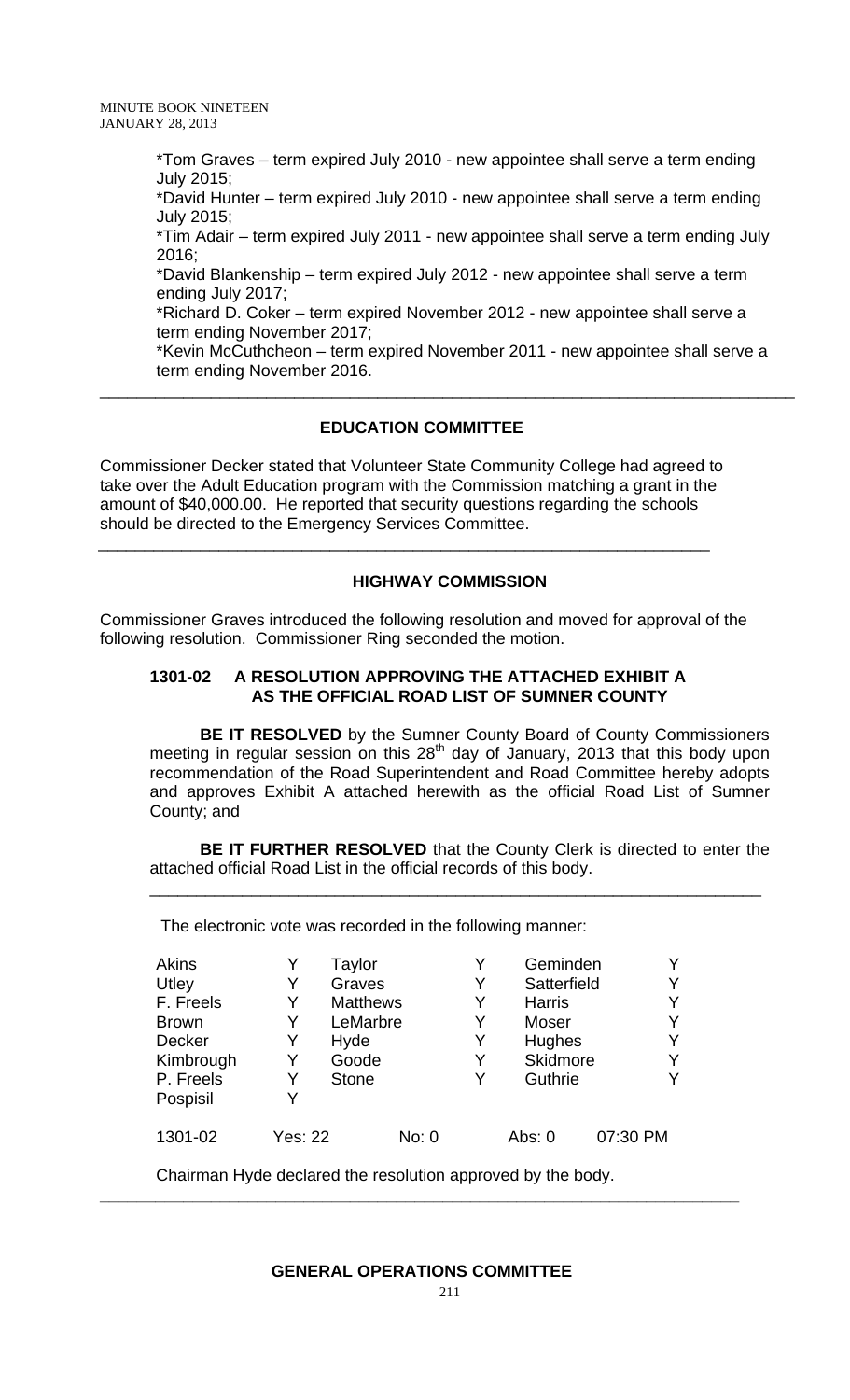MINUTE BOOK NINETEEN JANUARY 28, 2013

Commissioner Skidmore reported on matters on the agenda that came before the General Operations Committee. She encouraged all commissioners to visit the Children Are People that serves underprivileged children. The Committee will be deciding how to allocate the agency's space needs at its next meeting.

### **EMERGENCY SERVICES COMMITTEE**

**\_\_\_\_\_\_\_\_\_\_\_\_\_\_\_\_\_\_\_\_\_\_\_\_\_\_\_\_\_\_\_\_\_\_\_\_\_\_\_\_\_\_\_\_\_\_\_\_\_\_\_\_\_\_\_\_\_\_\_\_\_\_\_\_\_\_\_\_\_** 

Commissioner Matthews stated that school safety is being handled by Emergency Services Committee.

### **PUBLIC SERVICES COMMITTEE**

Commissioner Utley introduced the following resolution and moved for approval of the following resolution. Commissioner Taylor seconded the motion.

**\_\_\_\_\_\_\_\_\_\_\_\_\_\_\_\_\_\_\_\_\_\_\_\_\_\_\_\_\_\_\_\_\_\_\_\_\_\_\_\_\_\_\_\_\_\_\_\_\_\_\_\_\_\_\_\_\_\_\_\_\_\_\_\_\_\_\_\_\_** 

### **1301- 03 RESOLUTION IN SUPPORT OF FISCAL YEAR 2013 COUMMUNITY DEVELOPMENT BLOCK GRANT APPLICATION**

**WHEREAS**, funds are available through the State of Tennessee, Small Cities Community Development Block Grant (CDBG) Program; and

**WHEREAS**, Sumner County wishes to provide potable public water to serve the residents of Sumner County; and

**WHEREAS**, Sumner County may apply for CDBG funds in the amount of \$500,000.00 and will provide local match funds up to \$100,000.00 available from Sumner County's General Capital project funds; and

**WHEREAS**, Sumner County shall allocate another \$200,000.00 for the project if the grant is obtained.

**NOW, THEREFORE, BE IT RESOLVED** by the Sumner County Board of County Commissioners meeting in regular session on this the  $28<sup>th</sup>$  day of January, 2013 that this body does hereby authorize that application be made for CDBG funds to extend water lines to areas where public water is currently unavailable, and that Anthony Holt, County Executive, be authorized to sign the application and all assurance necessary to filing said application.

\_\_\_\_\_\_\_\_\_\_\_\_\_\_\_\_\_\_\_\_\_\_\_\_\_\_\_\_\_\_\_\_\_\_\_\_\_\_\_\_\_\_\_\_\_\_\_\_\_\_\_\_\_\_\_\_\_\_\_\_\_\_\_\_\_\_

The electronic vote was recorded in the following manner:

| Akins     |   | Taylor          |               |   | Geminden      |          |
|-----------|---|-----------------|---------------|---|---------------|----------|
| Utley     | Y | Graves          |               | Y | Satterfield   | Y        |
| F. Freels | Y | <b>Matthews</b> |               | Y | <b>Harris</b> |          |
| Ring      |   |                 | <b>Brown</b>  |   | LeMarbre      | Y        |
| Moser     | Y |                 | <b>Decker</b> |   | Hyde          |          |
| Hughes    | Y |                 | Kimbrough     |   | Goode         |          |
| Skidmore  |   | P. Freels       |               | Y | <b>Stone</b>  |          |
| Guthrie   |   | Pospisil        |               |   |               |          |
| 1301-03   |   | Yes: 23         | No: 0         |   | Abs: 0        | 07:34 PM |

Chairman Hyde declared the resolution approved by the body.

\_\_\_\_\_\_\_\_\_\_\_\_\_\_\_\_\_\_\_\_\_\_\_\_\_\_\_\_\_\_\_\_\_\_\_\_\_\_\_\_\_\_\_\_\_\_\_\_\_\_\_\_\_\_\_\_\_\_\_\_\_\_\_\_\_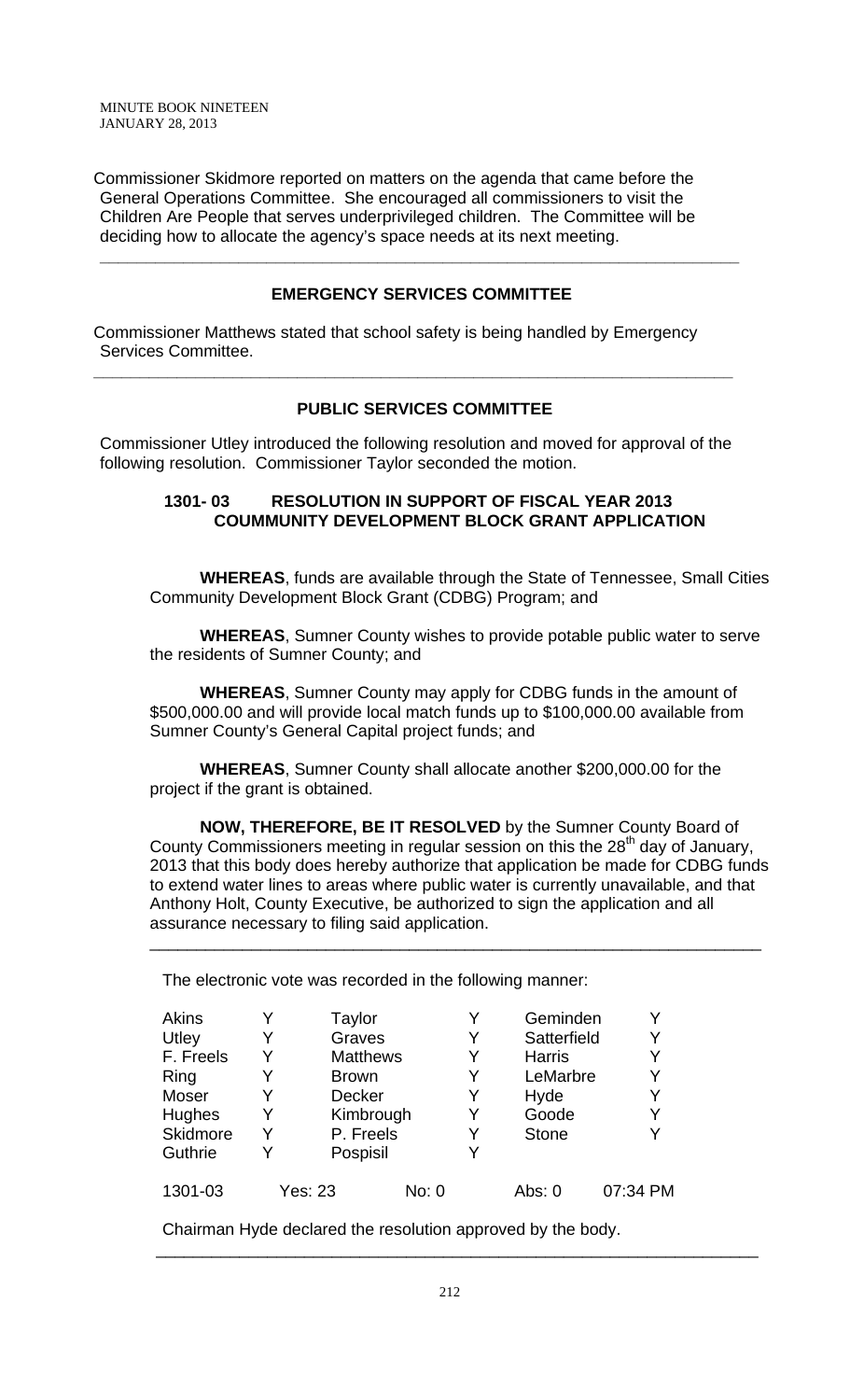Commissioner Utley introduced the following resolution and moved for approval of the following resolution. Commissioner Graves seconded the motion.

### **1301-04 A RESOLUTION ACCEPTING GOODWYN, MILLS AND CAWOOD, INC. AS THE FIRM TO PROVIDE ENGINEERING SERVICES FOR WATERLINES CONTINGENT UPON RECEIPT AND ACCEPTANCE OF CDBG GRANT**

**BE IT RESOLVED** by the Sumner County Board of County Commissioners meeting in regular session on this the  $28<sup>th</sup>$  day of January, 2013, that this body hereby accepts Goodwyn, Mills and Cawood, Inc. as the firm to provide engineering services for waterlines; and

**BE IT FURTHER RESOLVED** that this resolution is contingent upon receipt and acceptance of the CDBG grant for 2013 fiscal year.

\_\_\_\_\_\_\_\_\_\_\_\_\_\_\_\_\_\_\_\_\_\_\_\_\_\_\_\_\_\_\_\_\_\_\_\_\_\_\_\_\_\_\_\_\_\_\_\_\_\_\_\_\_\_\_\_\_\_\_\_\_\_\_\_\_\_

The electronic vote was recorded in the following manner:

| Akins     |                | Taylor          |       | Y | Geminden      |          |
|-----------|----------------|-----------------|-------|---|---------------|----------|
| Utley     | Y              | Graves          |       | Y | Satterfield   | Y        |
| F. Freels | Y              | <b>Matthews</b> |       | Y | <b>Harris</b> | Y        |
| Ring      | Y              | <b>Brown</b>    |       | Y | LeMarbre      | Y        |
| Moser     | Y              | <b>Decker</b>   |       | Y | Hyde          | Y        |
| Hughes    | Y              | Kimbrough       |       | Y | Goode         | Y        |
| Skidmore  | Y              | P. Freels       |       | Y | <b>Stone</b>  | Y        |
| Guthrie   | Y              | Pospisil        |       | Y |               |          |
| 1301-04   | <b>Yes: 23</b> |                 | No: 0 |   | Abs: 0        | 07:35 PM |

Chairman Hyde declared the resolution approved by the body.

# **LEGISLATIVE COMMITTEE**

**\_\_\_\_\_\_\_\_\_\_\_\_\_\_\_\_\_\_\_\_\_\_\_\_\_\_\_\_\_\_\_\_\_\_\_\_\_\_\_\_\_\_\_\_\_\_\_\_\_\_\_\_\_\_\_\_\_\_\_\_\_\_\_\_\_\_\_\_\_** 

Commissioner Pospisil introduced the following resolution and moved for approval of the following resolution. Commissioner Matthews seconded the motion.

### **1301-05 A RESOLUTION STATING FAIR HOUSING STANDARDS FOR SUMNER COUNTY, TENNESSEE**

**BE IT RESOLVED** by the Sumner County Board of County Commissioners meeting in regular session this the  $28<sup>th</sup>$  day of January, 2013 that this body asserts that in Sumner County discrimination in the sale, rental, leasing, financing of housing or land to be used for construction of housing, or in the provision of brokerage services because of race, color, religion, sex, national origin or disability or veteran status is prohibited by Title VIII of the 1968 Civil Rights Act as amended (Federal Fair Housing law); and

**BE IT FURTHER RESOLVED** that it is the policy of Sumner County to implement programs to ensure equal opportunity in housing for all persons regardless of race, color, religion, sex, national origin, disability or veteran status; and

**BE IT FURTHER RESOLVED** that within available resources Sumner County will assist all persons who feel they have been discriminated against because of race, color, religion, sex, national origin, disability or veteran status to seek equity under Federal and State laws by filling a complaint with the Tennessee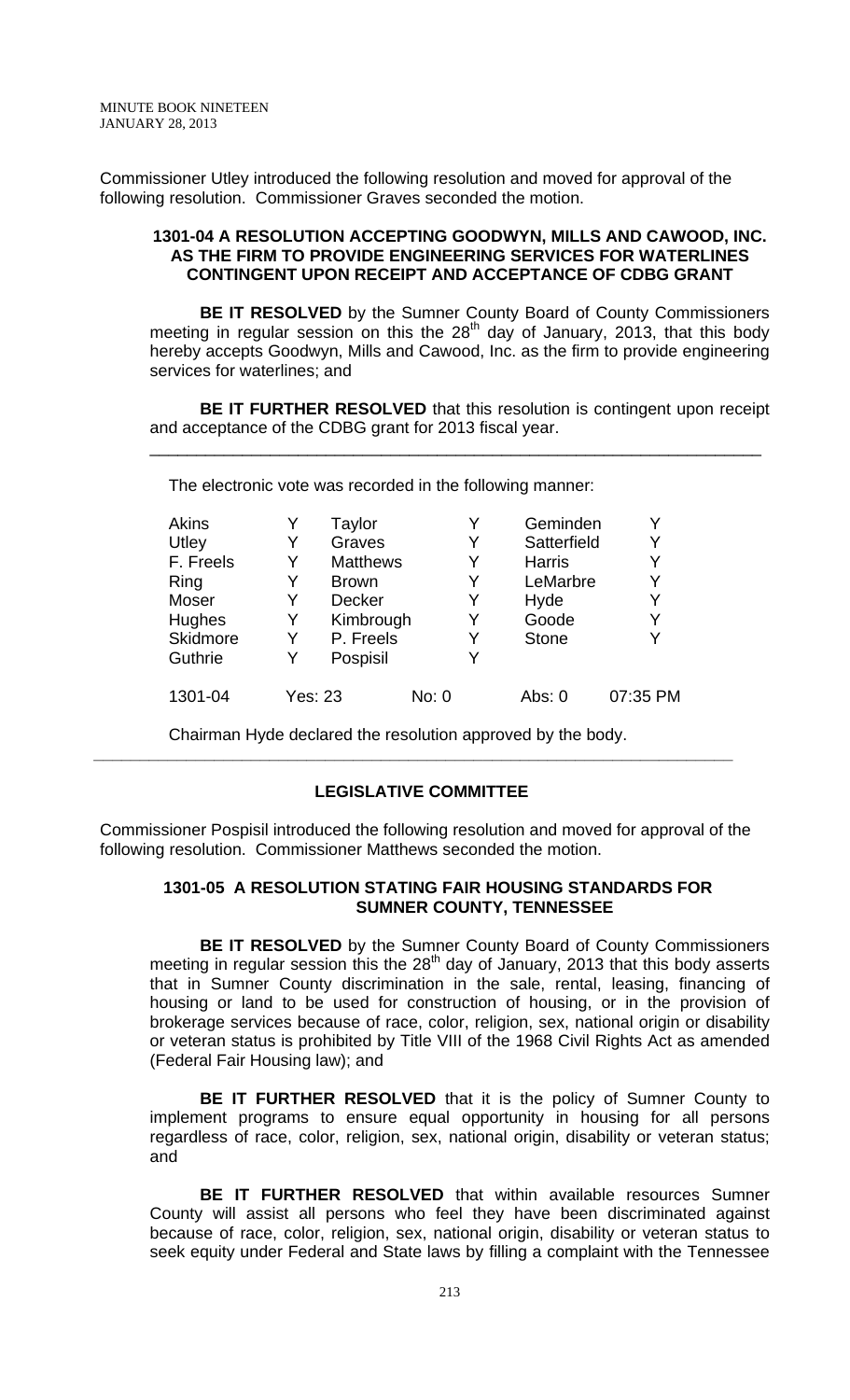Human Rights Commission or the U. S. Department of Housing and Urban Development, Atlanta Regional Office Compliance Division; and

**BE IT FURTHER RESOLVED** that Sumner County shall publicize this resolution and through this publicity shall cause owners of real estate, developers and builders to become aware of their respective responsibilities and rights under the Federal Fair Housing law and any applicable State or local laws or ordinances and that said program will at a minimum include, but not be limited to: (1) publicizing of this policy and other applicable fair housing information through local media and community contacts; and (2) distribution of posters, flyers and any other means which will bring to the attention of those affected, the knowledge of their respective responsibilities and rights concerning equal opportunity in housing; and

**BE IT FURTHER RESOLVED** that this resolution shall take effect immediately upon passage.

\_\_\_\_\_\_\_\_\_\_\_\_\_\_\_\_\_\_\_\_\_\_\_\_\_\_\_\_\_\_\_\_\_\_\_\_\_\_\_\_\_\_\_\_\_\_\_\_\_\_\_\_\_\_\_\_\_\_\_\_\_\_\_\_\_\_

The electronic vote was recorded in the following manner:

| Akins           |                | Taylor        |       | Geminden  | Y        |
|-----------------|----------------|---------------|-------|-----------|----------|
| Utley           | Y              | Graves        | Y     | F. Freels | Y        |
| <b>Matthews</b> | Y              | <b>Harris</b> | Y     | Ring      | Y        |
| <b>Brown</b>    | Y              | LeMarbre      | Y     | Moser     | Y        |
| Decker          | Y              | Hughes        | Y     | Kimbrough | Y        |
| Goode           | Y              | Skidmore      | Y     | P. Freels | Y        |
| <b>Stone</b>    | Y              | Guthrie       | Y     | Pospisil  | Y        |
| 1301-05         | <b>Yes: 21</b> |               | No: 0 | Abs: 0    | 07:37 PM |

Chairman Hyde declared the resolution approved by the body.

Commissioner Pospisil introduced the following resolution and moved for approval of the following resolution. Commissioner Geminden seconded the motion.

#### **1301-06 A RESOLUTION EXPLICITLY REPEALING AND REPLACING ANY PRIOR RESOLUTION OR PROCEDURE CONCERNING THE SELECTION AND APPOINTMENT OF AIRPORT AUTHORITY COMMISSIONERS AND ADOPTING A NEW PROCEDURE FOR SAME**

\_\_\_\_\_\_\_\_\_\_\_\_\_\_\_\_\_\_\_\_\_\_\_\_\_\_\_\_\_\_\_\_\_\_\_\_\_\_\_\_\_\_\_\_\_\_\_\_\_\_\_\_\_\_\_\_\_\_\_\_\_\_\_\_\_

 **WHEREAS,** Sumner County, Tennessee was authorized to create a Municipal Airport Authority pursuant to the provisions of *Tennessee Code Annotated* § 42-3-103, et seq., and

**WHEREAS**, by Resolution 1181-102, this Body created the Sumner County Municipal Airport Authority, and,

**WHEREAS**, by Resolution 186-351, this Body changed the name of the Sumner County Municipal Airport Authority to the Sumner County Regional Airport Authority, but not its character as a Municipal Airport Authority created by to *Tennessee Code Annotated* §42-3-103;

**THEREFORE, BE IT RESOLVED** by the Sumner County Board of County Commissioners meeting in regular session on this the  $28<sup>th</sup>$  day of January, 2013 that this body hereby adopts the following rules and procedures for appointing members of the Sumner County Airport Authority:

(1) The number of commissioners of the Sumner County Regional Airport Authority shall be eleven (11) members (commissioners). Each Airport commissioner shall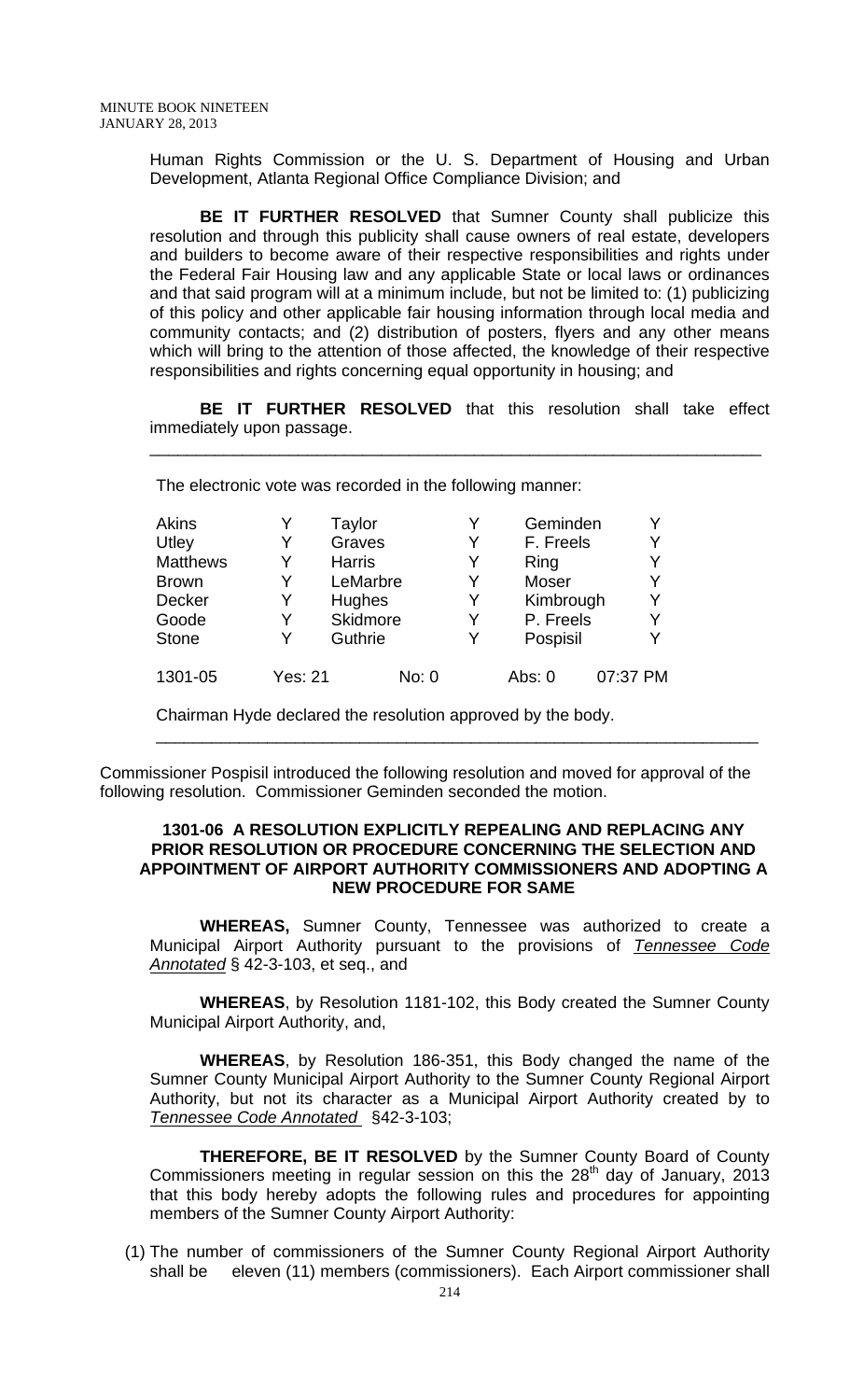be appointed for a term of five (5) years. If a commissioner resigns, is removed, or otherwise departs the Airport Authority before the expiration of the five (5) year term, the vacancy shall be filled for the remainder of the unexpired term in the same manner that commissioners are appointed, as described in (2), below.

(2) Upon one or more vacancies in the Airport Authority, the Sumner County Board of County Commissioners shall appoint a commissioner or commissioners to the Airport Authority in the manner described below:

(3)

- A. Subsequent to learning of a vacancy in the Airport Authority, whether by the expiration of a term, or the death, resignation, or removal from the Airport Authority of one of its commissioners, the Sumner County Executive shall present a candidate for appointment to the Airport Authority to the Committee on Committees. The Sumner County Executive shall present to the Committee on Committees one candidate per vacancy.
- B. The Committee on Committees shall then evaluate the candidate or candidates for suitability for appointment as Airport Authority Commissioner(s) for presentation to the full County Commission.
- C. Airport Authority Commissioners shall be appointed by the full County Commission. Once appointed, the County Executive shall notify the Airport Authority of the Commissioner(s) appointed.
- D. An Airport Authority Commissioner whose term, as appointed by the county commission, has expired shall vacate their term of office immediately upon appointment of a successor Airport Authority Commissioner(s).

Such successor Airport Authority Commissioner(s) shall serve the remaining portion of the five (5) year term as appointed by the County Commission.

Any other Airport Authority Commissioner shall complete their term as appointed by the County Commission.

**BE IT FURTHER RESOLVED** that this Resolution hereby explicitly repeals and replaces any prior resolution or procedure concerning the selection and appointment of Airport Authority Commissioners, including, but not limited to Sections 4, 5, and 7 of Sumner County Resolution No. 1181-102 and Sections 4, 5, and 6 of Sumner County Resolution No. 186-351.

\* The current terms are set forth below:

Charles Moore – term expires July 2013;

Wayne Hooper - term expires July 2014;

Dan Downs - term expires July 2014;

Jerry Kirby – resigned Nov. 2012 – term expires November 2013 - new appointee shall serve a term ending November 2013;

Sue McPherson – term expired November 2011 - new appointee shall serve a term ending November 2016;

Tom Graves – term expired July 2010 - new appointee shall serve a term ending July 2015;

David Hunter – term expired July 2010 - new appointee shall serve a term ending July 2015;

Tim Adair – term expired July 2011 - new appointee shall serve a term ending July 2016;

David Blankenship – term expired July 2012 - new appointee shall serve a term ending July 2017;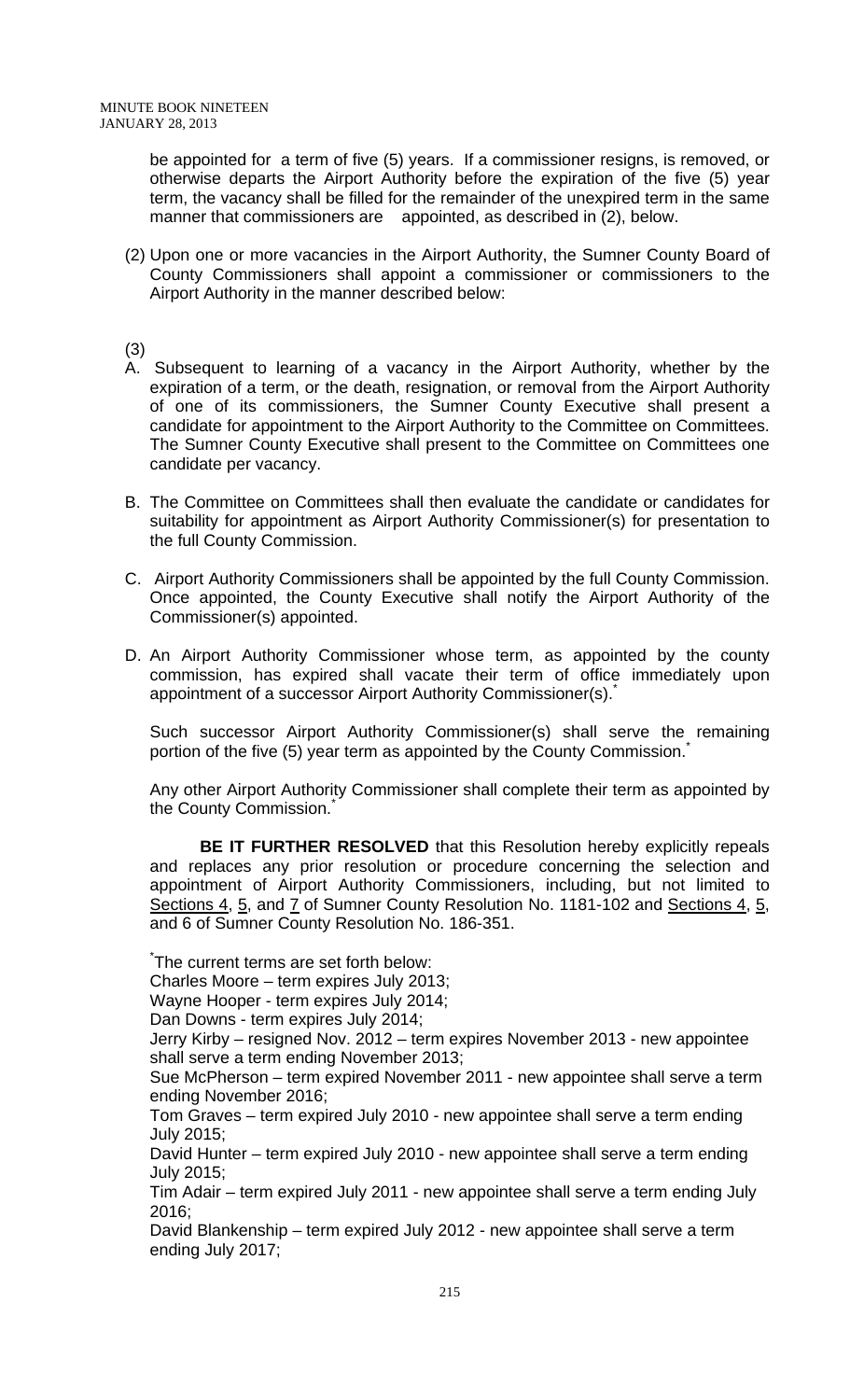Richard D. Coker – term expired November 2012 - new appointee shall serve a term ending November 2017; Kevin McCuthcheon – term expired November 2011 - new appointee shall serve a term ending November 2016.

\_\_\_\_\_\_\_\_\_\_\_\_\_\_\_\_\_\_\_\_\_\_\_\_\_\_\_\_\_\_\_\_\_\_\_\_\_\_\_\_\_\_\_\_\_\_\_\_\_\_\_\_\_\_\_\_\_\_\_\_\_\_\_\_\_\_

The electronic vote was recorded in the following manner:

| Akins     |                | Taylor          |               | Y | Geminden      |          |
|-----------|----------------|-----------------|---------------|---|---------------|----------|
| Utley     |                | Graves          |               | Y | Satterfield   | Y        |
| F. Freels | Y              | <b>Matthews</b> |               | Y | <b>Harris</b> | Y        |
| Ring      |                |                 | <b>Brown</b>  |   | LeMarbre      | Y        |
| Moser     | Y              |                 | <b>Decker</b> |   | Hyde          | Y        |
| Hughes    | Y              |                 | Kimbrough     |   | Goode         | Y        |
| Skidmore  |                | P. Freels       |               | Y | <b>Stone</b>  | Y        |
| Guthrie   | Y              | Pospisil        |               | Y |               |          |
| 1301-06   | <b>Yes: 23</b> |                 | No: 0         |   | Abs: 0        | 07:38 PM |

Chairman Hyde declared the resolution approved by the body.

# **RULES AND PROCEDURES**

**\_\_\_\_\_\_\_\_\_\_\_\_\_\_\_\_\_\_\_\_\_\_\_\_\_\_\_\_\_\_\_\_\_\_\_\_\_\_\_\_\_\_\_\_\_\_\_\_\_\_\_\_\_\_\_\_\_\_\_\_\_\_\_\_\_\_\_\_\_** 

Commissioner Ring introduced the following resolution and moved for approval of the following resolution. Commissioner Goode seconded the motion.

### 1301-07 A RESOLUTION AMENDING THE STANDING RULES AND **PROCEDURES OF THE SUMNER COUNTY BOARD OF COUNTY COMMISSIONERS BY DELETING PART OF RULE III (D) (11) (E) AND RULE III (D) (12) (B) AND MAKING CHANGES EFFECTIVE JANUARY 28, 2013**

**BE IT RESOLVED** by the Sumner County Board of County Commissioners meeting in regular session on this the  $28<sup>th</sup>$  day of January, 2013 that this body does hereby amend the Standing Rules and Procedures of the Sumner County Board of County Commissioners in the following manner:

amend Rule III (D) (11) (e) as shown below:

- The Public Services Committee shall have a chairperson and vice chairperson elected by committee members. The committee shall meet each month or as deemed necessary by the rules and procedures of the board of commissioners.
- The Public Works Services Committee shall oversee the Construction & Development Department and its duties and responsibilities not otherwise covered or addressed by other committees.
- The Committee shall oversee the Airport Authority and act as a liaison with the Airport Authority. that body. The Chairman, vice-chairman or appointed member of the Airport shall attend the Public Service Committee meeting and give a report of the budget activity and operations of the Airport on a monthly basis. The Chairman will report any pertinent information from the Airport to the County Commission through a written or oral report. The Airport and the Committee shall serve as a line of communication for the Airport to keep the County Commission informed of the operations and activities of the Airport.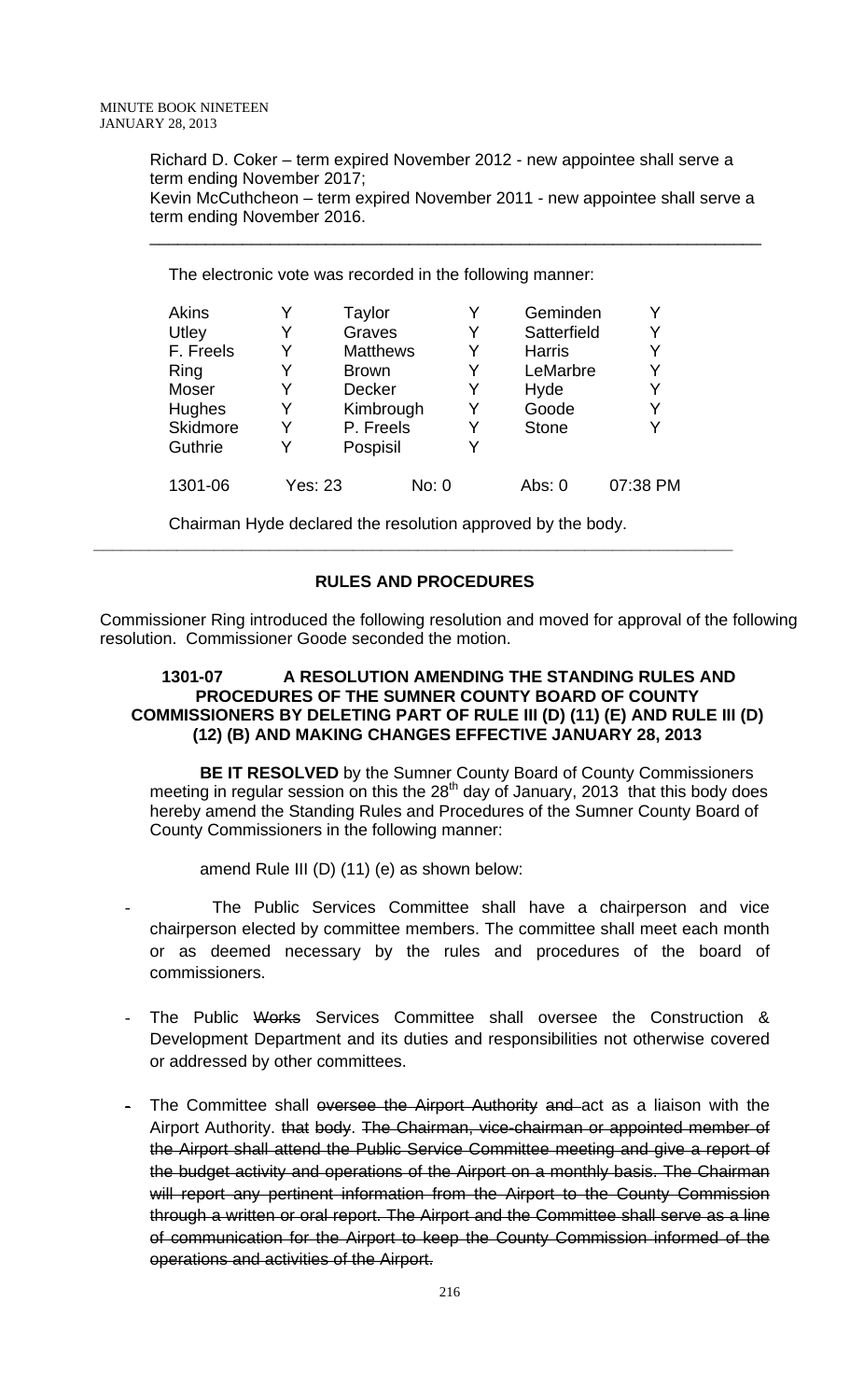- Applicants to the Airport will be recommended pursuant to the recommendations of the Airport to the Committee through the County Executive. Member's recommendations may also come from citizens or County Commissioners. These recommendations shall take into consideration the bylaws adopted by the Airport but ultimately members shall be approved by the County Commission through its committee process.
- The Airport shall develop a yearly budget which shall meet the standard accepted accounting practices followed by the County. In order for the Airport to obtain any future funding, its budget must be presented and followed pursuant to standard accepted accounting practices.
- All mayors or their appointed designee will be asked to attend certain committee meetings to provide their position on airport expansion and show their financial commitment to the future growth and plans of the Airport. Likewise, economic and development groups will be asked to participate and provide input into the future plans of the aviation needs and future for Sumner County.
- The Public Services Committee shall c(G)onsider ways to improve the provision of water, natural gas and electric utility services to Sumner County residents.

and; amend Rule III (D) (12)(b) by deleting it in it's entirely and replacing it with the following:

(b) 2012 Financial Management Committee

This Committee shall consist of the County Executive, Superintendent of Highways, Director of Schools, and four (4) members elected by the County Legislative Body (which do not have to be members of the Body) at its regular September session of each year or at any subsequent session. The Finance Director shall serve as the Ex-Officio secretary of this Committee.

The Committee shall establish and approve policies, procedures and regulations in addition to the specific provisions of the Act for implementing a sound and efficient financial system for administering the funds of Sumner County. Such system shall include budgeting, accounting, purchasing, payroll, cash management and such other financial matters necessary to an efficient system.

This has been authorized to assume the functions of the Investment Committee and the Purchasing Committee as well as coordinate with the Board of Education for creation of the ERP system.

**BE IT FURTHER RESOLVED** that these changes shall take effect immediately, the public welfare requiring it.

\_\_\_\_\_\_\_\_\_\_\_\_\_\_\_\_\_\_\_\_\_\_\_\_\_\_\_\_\_\_\_\_\_\_\_\_\_\_\_\_\_\_\_\_\_\_\_\_\_\_\_\_\_\_\_\_\_\_\_\_\_\_\_\_\_\_

The electronic vote was recorded in the following manner:

| Akins     |                | Taylor          |           | Y | Geminden      |          |
|-----------|----------------|-----------------|-----------|---|---------------|----------|
| Utley     | Y              | Graves          |           | Y | Satterfield   | Y        |
| F. Freels | Y              | <b>Matthews</b> |           | Y | <b>Harris</b> | Y        |
| Ring      | Y              | <b>Brown</b>    |           | Y | LeMarbre      | Y        |
| Moser     | Y              | <b>Decker</b>   |           | Y | Hyde          | Y        |
| Hughes    | Y              |                 | Kimbrough | Y | Goode         | Y        |
| Skidmore  | Y              | P. Freels       |           | Y | <b>Stone</b>  | Y        |
| Guthrie   | Y              | Pospisil        |           | Y |               |          |
| 1301-07   | <b>Yes: 23</b> |                 | No: 0     |   | Abs: 0        | 07:39 PM |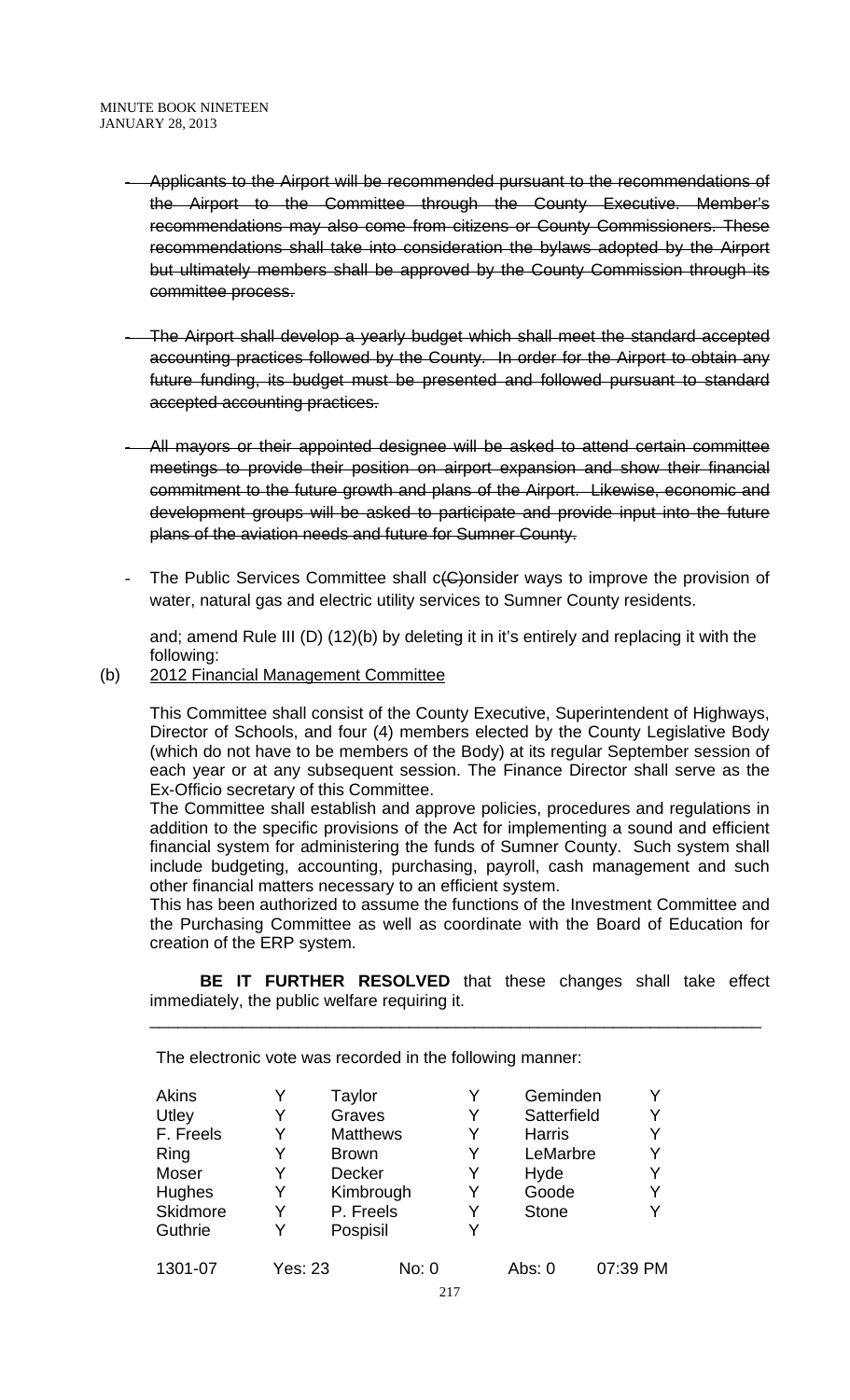Chairman Hyde declared the resolution approved by the body.

Commissioner Ring introduced the following resolution and moved for approval of the following resolution. Commissioner Satterfield seconded the motion.

#### **1301-08 A RESOLUTION TO TEST THE PROCESS OF CLOSING THE VOTING BOARD FROM VIEW UNTIL THE VOTING TIME HAS EXPIRED**

\_\_\_\_\_\_\_\_\_\_\_\_\_\_\_\_\_\_\_\_\_\_\_\_\_\_\_\_\_\_\_\_\_\_\_\_\_\_\_\_\_\_\_\_\_\_\_\_\_\_\_\_\_\_\_\_\_\_\_\_\_\_\_\_\_

 **BE IT RESOLVED** by the Sumner County Board of County Commissioners meeting in regular session on this the 28<sup>th</sup> day of January, 2013 that this body does hereby direct the County Clerk to undertake a test program, to begin with the February 2013 meeting of this body, which would close the viewing of the voting board to the members of the commission as well as public until the time elapsed for voting has expired; and

 **BE IT FURTHER RESOLVED** that when the time has expired, the screen shall show the voting board and how each commissioner has voted; and

 **BE IT FURTHER RESOLVED** that this program shall be tested for five (5) months and at the conclusion of the test period, the Rules and Procedures Committee shall study the effectiveness of the test and determine if a rejection, extension or adoption of the change in procedure should be undertaken.

**\_\_\_\_\_\_\_\_\_\_\_\_\_\_\_\_\_\_\_\_\_\_\_\_\_\_\_\_\_\_\_\_\_\_\_\_\_\_\_\_\_\_\_\_\_\_\_\_\_\_\_\_\_\_\_\_\_\_\_\_\_\_\_\_** 

The electronic vote was recorded in the following manner:

| Akins     | N      | Taylor          | N | Geminden      | N        |
|-----------|--------|-----------------|---|---------------|----------|
| Utley     | N      | Graves          | N | Satterfield   | Y        |
| F. Freels | N      | <b>Matthews</b> | N | <b>Harris</b> | N        |
| Ring      | Y      | <b>Brown</b>    | Y | LeMarbre      | Y        |
| Moser     | N      | <b>Decker</b>   | N | Hyde          | N        |
| Hughes    | Y      | Kimbrough       | Y | Goode         | Y        |
| Skidmore  | N      | P. Freels       | N | <b>Stone</b>  | N        |
| Guthrie   | Y      | Pospisil        | N |               |          |
| 1301-08   | Yes: 8 | No: 15          |   | Abs: 0        | 07:44 PM |

Chairman Hyde declared the resolution approved by the body.

# **FINANCIAL MANAGEMENT COMMITTEE**

**\_\_\_\_\_\_\_\_\_\_\_\_\_\_\_\_\_\_\_\_\_\_\_\_\_\_\_\_\_\_\_\_\_\_\_\_\_\_\_\_\_\_\_\_\_\_\_\_\_\_\_\_\_\_\_\_\_\_\_\_\_\_\_\_\_\_** 

Commissioner Frank Freels stated that the implementation of the Financial Management Act of 2012 is underway with the plan for ERP.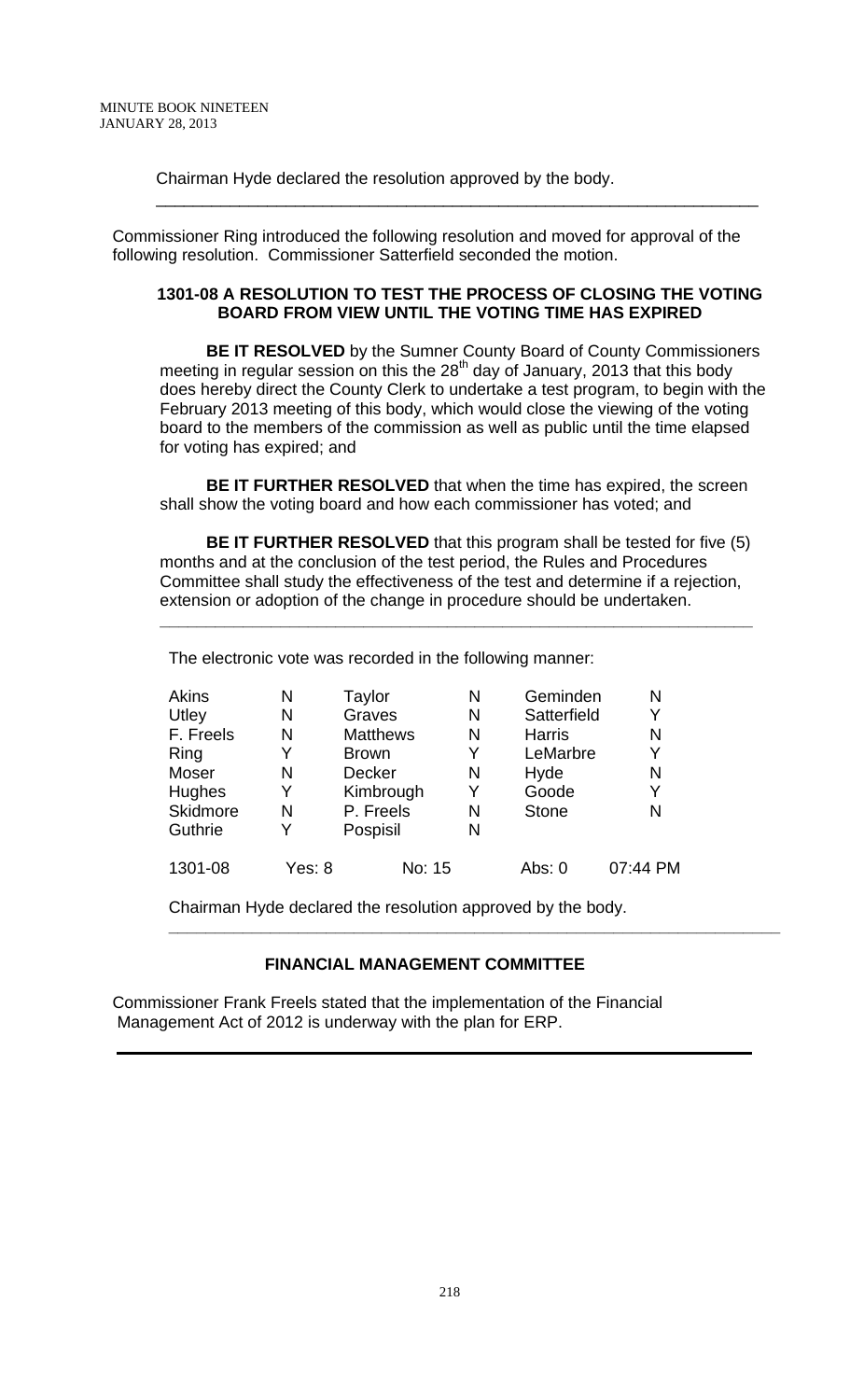### **BUDGET COMMITTEE**

Commissioner Moser introduced the following resolution and moved for approval of the following resolution. Commissioner Stone seconded the motion.

#### **1301-09 A RESOLUTION AUTHORIZING APPROPRIATIONS AND TRANSFERS IN THE AMOUNT OF \$476,670.07 WITHIN THE BUDGET OF THE SUMNER COUNTY BOARD OF EDUCATION-EMPLOYMENT LINES AS SHOWN ON THE ATTACHED SCHEDULES**

**BE IT RESOLVED** by the Sumner County Board of County Commissioners meeting in regular session on this the  $28<sup>th</sup>$  day of January, 2013, that this body does hereby authorize appropriations and transfers in the amount of \$476,670.07 within the budget of the Sumner County Board of Education-Employment lines as shown on the attachment herewith.

Chairman Hyde declared the resolution approved by unanimous voice vote on the first and final reading.

\_\_\_\_\_\_\_\_\_\_\_\_\_\_\_\_\_\_\_\_\_\_\_\_\_\_\_\_\_\_\_\_\_\_\_\_\_\_\_\_\_\_\_\_\_\_\_\_\_\_\_\_\_\_\_\_\_\_\_\_\_\_\_\_\_\_

\_\_\_\_\_\_\_\_\_\_\_\_\_\_\_\_\_\_\_\_\_\_\_\_\_\_\_\_\_\_\_\_\_\_\_\_\_\_\_\_\_\_\_\_\_\_\_\_\_\_\_\_\_\_\_\_\_\_\_\_\_\_\_\_\_\_

Commissioner Moser introduced the following resolution and moved for approval of the following resolution. Commissioner Stone seconded the motion.

### **1301-10 A RESOLUTION APPROPRIATING \$27,150.00 TO THE BUDGET OF THE JUDICIAL MAGISTRATES-VARIOUS LINE ITEMS FROM THE UNASSIGNED FUND BALANCE AS SHOWN ON THE ATTACHED SCHEDULE**

**BE IT RESOLVED** that the Sumner County Board of County Commissioners meeting in regular session on this the  $28<sup>th</sup>$  day of January, 2013, that this body does hereby appropriate \$27,150.00 to the budget of the Judicial Magistrates-Various Line Items from the unassigned fund balance as shown on the attachment herewith.

Chairman Hyde declared the resolution approved by unanimous voice vote on the first and final reading.

\_\_\_\_\_\_\_\_\_\_\_\_\_\_\_\_\_\_\_\_\_\_\_\_\_\_\_\_\_\_\_\_\_\_\_\_\_\_\_\_\_\_\_\_\_\_\_\_\_\_\_\_\_\_\_\_\_\_\_\_\_\_\_\_\_\_

\_\_\_\_\_\_\_\_\_\_\_\_\_\_\_\_\_\_\_\_\_\_\_\_\_\_\_\_\_\_\_\_\_\_\_\_\_\_\_\_\_\_\_\_\_\_\_\_\_\_\_\_\_\_\_\_\_\_\_\_\_\_\_\_\_\_

Commissioner Moser introduced the following resolution and moved for approval of the following resolution. Commissioner Harris seconded the motion.

### **1301-11 A RESOLUTION APPROPRIATING \$88,210.10 IN PASS THROUGH FUNDS TO THE BUDGET OF THE SHERIFF AS REIMBURSEMENT FOR INMATE MEDICAL EXPENSES AS SHOWN IN THE ATTACHED SCHEDULE**

**BE IT RESOLVED** by the Sumner County Board of County Commissioners meeting in regular session on this the 28<sup>th</sup> day of January, 2013, that this body hereby appropriates \$88,210.10 in pass through funds to the budget of the Sheriff for inmate medical expenses as shown on the attached schedule.

\_\_\_\_\_\_\_\_\_\_\_\_\_\_\_\_\_\_\_\_\_\_\_\_\_\_\_\_\_\_\_\_\_\_\_\_\_\_\_\_\_\_\_\_\_\_\_\_\_\_\_\_\_\_\_\_\_\_\_\_\_\_\_\_\_

Chairman Hyde declared the resolution approved by unanimous voice vote on the first and final reading.

\_\_\_\_\_\_\_\_\_\_\_\_\_\_\_\_\_\_\_\_\_\_\_\_\_\_\_\_\_\_\_\_\_\_\_\_\_\_\_\_\_\_\_\_\_\_\_\_\_\_\_\_\_\_\_\_\_\_\_\_\_\_\_\_\_\_

Commissioner Moser introduced the following resolution and moved for approval of the following resolution. Commissioner Decker seconded the motion.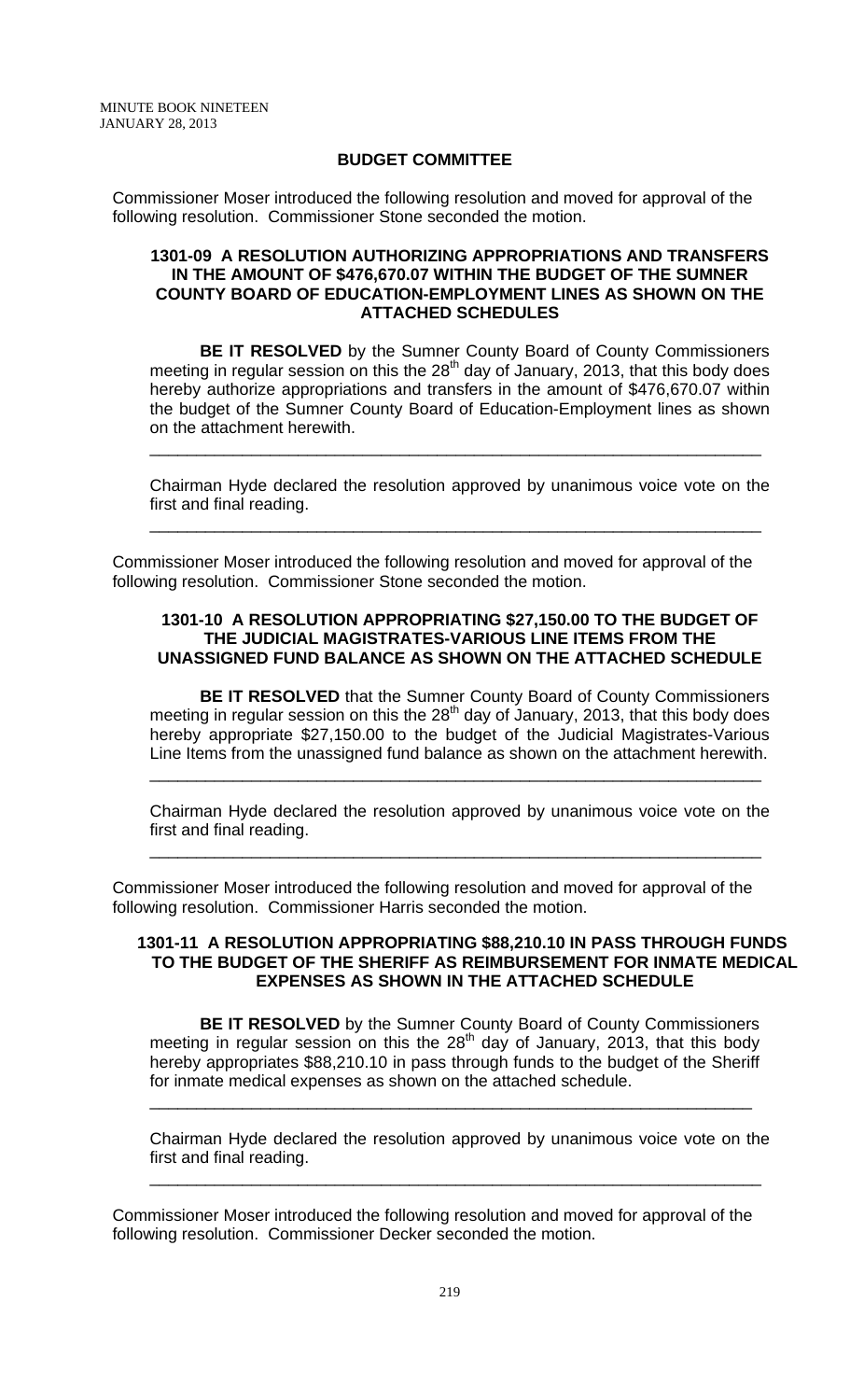### **1301-12 A RESOLUTION TO AUTHORIZE VOLUNTEER STATE TO UNDERTAKE APPLICATION FOR THE COUNTY ADULT EDUCATION PROGRAM AND APPROPRIATING UP TO \$40,000.00 FOR GRANT MATCHING FUNDS**

**BE IT RESOLVED** by the Sumner County Board of County Commissioners meeting in regular session on this the  $28<sup>th</sup>$  day of January, 2013, that this body does hereby authorize Volunteer State to undertake application for the County Adult Education Program; and

**BE IT FURTHER RESOLVED** that this body does hereby appropriate \$40,000.00 as county matching funds from the County General Fund reserve for this program with funds to come from the 2013-2014 budget.

\_\_\_\_\_\_\_\_\_\_\_\_\_\_\_\_\_\_\_\_\_\_\_\_\_\_\_\_\_\_\_\_\_\_\_\_\_\_\_\_\_\_\_\_\_\_\_\_\_\_\_\_\_\_\_\_\_\_\_\_\_\_\_\_\_\_

Chairman Hyde declared the resolution approved by unanimous voice vote on the first and final reading.

\_\_\_\_\_\_\_\_\_\_\_\_\_\_\_\_\_\_\_\_\_\_\_\_\_\_\_\_\_\_\_\_\_\_\_\_\_\_\_\_\_\_\_\_\_\_\_\_\_\_\_\_\_\_\_\_\_\_\_\_\_\_\_\_\_\_

Commissioner Moser introduced the following resolution and moved for approval of the following resolution. Commissioner Taylor seconded the motion.

### **1301-01 A RESOLUTION AUTHORIZING THE SUMNER COUNTY BOARD OF EDUCATION TO ENTER INTO THE USED OIL EQUIPMENT GRANT FOR FISCAL YEAR 2013 AND GRANTING PERMISSION TO THE COUNTY EXECUTIVE AND DIRECTOR OF SCHOOLS TO ACT TO ENDORSE APPROPRIATE GRANT DOCUMENTS**

**BE IT RESOLVED** by the Sumner County Board of County Commissioners meeting in regular session on this the  $28<sup>th</sup>$  day of January, 2013, that this body does hereby authorize the Sumner County Board of Education to enter into the USED OIL EQUIPMENT GRANT for fiscal year 2013, as shown by the attached agreements and granting permission to the County Executive and Director of Schools to endorse appropriate grant documents for this grant application and permits. \_\_\_\_\_\_\_\_\_\_\_\_\_\_\_\_\_\_\_\_\_\_\_\_\_\_\_\_\_\_\_\_\_\_\_\_\_\_\_\_\_\_\_\_\_\_\_\_\_\_\_\_\_\_\_\_\_\_\_\_\_\_\_\_\_\_

Chairman Hyde declared the resolution approved by unanimous voice vote on the first and final reading.

\_\_\_\_\_\_\_\_\_\_\_\_\_\_\_\_\_\_\_\_\_\_\_\_\_\_\_\_\_\_\_\_\_\_\_\_\_\_\_\_\_\_\_\_\_\_\_\_\_\_\_\_\_\_\_\_\_\_\_\_\_\_\_\_\_\_

Commissioner Moser introduced the following resolution and moved for approval of the following resolution. Commissioner Matthews seconded the motion.

### **1301-16 A RESOLUTION AUTHORIZING THE ASSESSOR OF PROPERTY TO PURCHASE A SPATIALEST PROGRAM AND APPROPRIATING \$55,000.00 AND VARIOUS FUND TRANSFERS**

**BE IT RESOLVED** by the Sumner County Board of County Commissioners meeting in regular session on this the  $28<sup>th</sup>$  day of January, 2013, that this body does hereby authorize the Assessor of Property to purchase a Spatialest program and appropriating \$55,000.00 and various fund transfers as shown on the attachment herewith. \_\_\_\_\_\_\_\_\_\_\_\_\_\_\_\_\_\_\_\_\_\_\_\_\_\_\_\_\_\_\_\_\_\_\_\_\_\_\_\_\_\_\_\_\_\_\_\_\_\_\_\_\_\_\_\_\_\_\_\_\_\_\_\_\_\_

Chairman Hyde declared the resolution approved by a unanimous roll call vote on the first and final reading.

\_\_\_\_\_\_\_\_\_\_\_\_\_\_\_\_\_\_\_\_\_\_\_\_\_\_\_\_\_\_\_\_\_\_\_\_\_\_\_\_\_\_\_\_\_\_\_\_\_\_\_\_\_\_\_\_\_\_\_\_\_\_\_\_\_\_